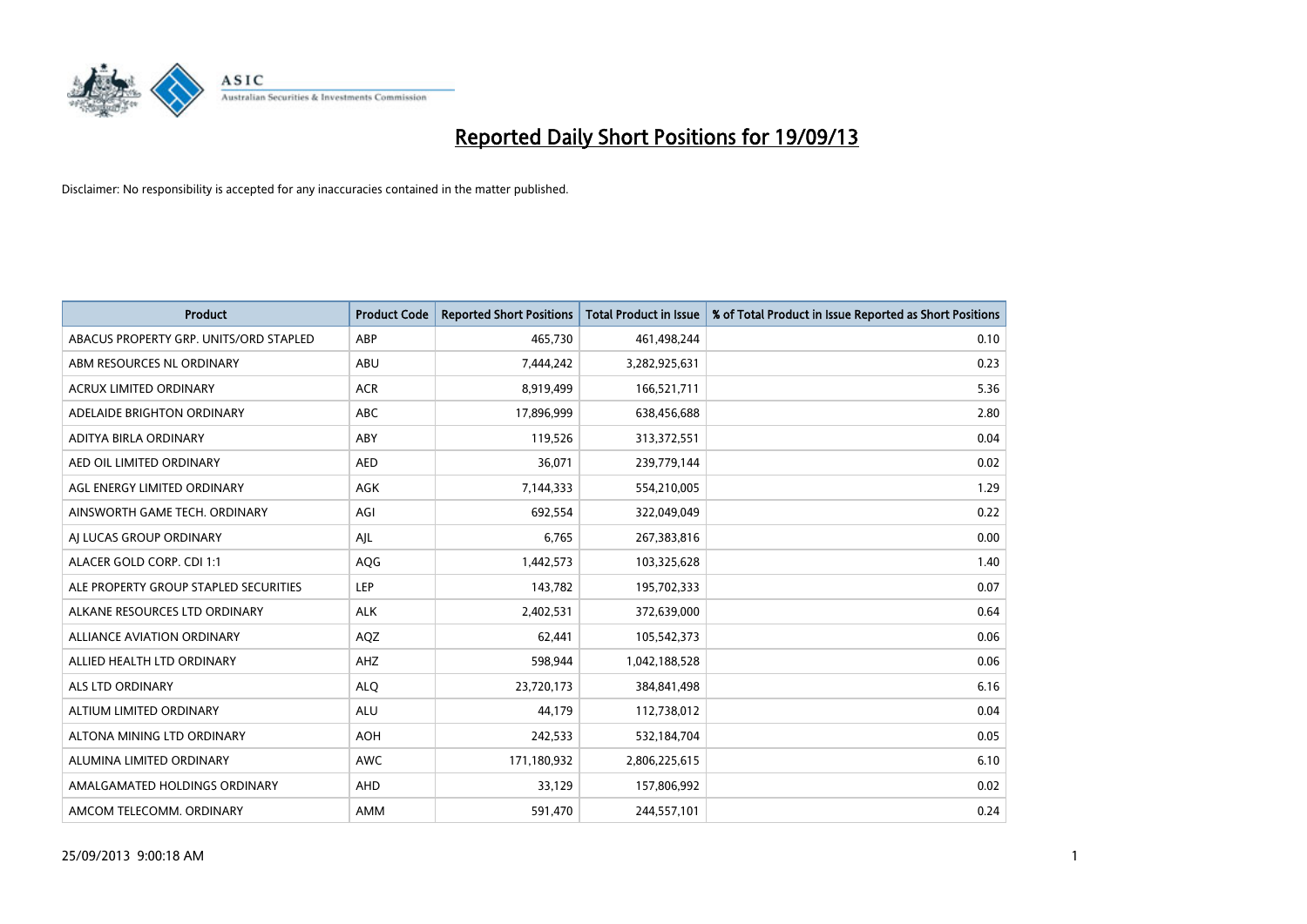

| <b>Product</b>                            | <b>Product Code</b> | <b>Reported Short Positions</b> | <b>Total Product in Issue</b> | % of Total Product in Issue Reported as Short Positions |
|-------------------------------------------|---------------------|---------------------------------|-------------------------------|---------------------------------------------------------|
| AMCOR LIMITED ORDINARY                    | AMC                 | 3,464,234                       | 1,206,684,923                 | 0.29                                                    |
| AMP LIMITED ORDINARY                      | AMP                 | 31,275,898                      | 2,944,564,649                 | 1.06                                                    |
| AMPELLA MINING ORDINARY                   | <b>AMX</b>          | 952,444                         | 248,000,493                   | 0.38                                                    |
| ANGLOGOLD ASHANTI CDI 5:1                 | AGG                 | $\mathbf{1}$                    | 89,207,765                    | 0.00                                                    |
| ANSELL LIMITED ORDINARY                   | <b>ANN</b>          | 9,774,958                       | 130,617,963                   | 7.48                                                    |
| ANTARES ENERGY LTD ORDINARY               | <b>AZZ</b>          | 288,507                         | 255,000,000                   | 0.11                                                    |
| ANZ BANKING GRP LTD ORDINARY              | ANZ                 | 9,845,127                       | 2,743,614,407                 | 0.36                                                    |
| APA GROUP STAPLED SECURITIES              | APA                 | 8,918,400                       | 835,750,807                   | 1.07                                                    |
| APN NEWS & MEDIA ORDINARY                 | <b>APN</b>          | 16,416,091                      | 661,526,586                   | 2.48                                                    |
| AQUARIUS PLATINUM. ORDINARY               | <b>AOP</b>          | 6,723,696                       | 486,851,336                   | 1.38                                                    |
| AQUILA RESOURCES ORDINARY                 | <b>AQA</b>          | 14,463,502                      | 411,804,442                   | 3.51                                                    |
| ARAFURA RESOURCE LTD ORDINARY             | ARU                 | 308,367                         | 441,270,644                   | 0.07                                                    |
| ARB CORPORATION ORDINARY                  | ARP                 | 678,772                         | 72,481,302                    | 0.94                                                    |
| ARDENT LEISURE GROUP STAPLED SECURITIES   | AAD                 | 2,740,281                       | 404,994,420                   | 0.68                                                    |
| ARISTOCRAT LEISURE ORDINARY               | <b>ALL</b>          | 7,613,161                       | 551,418,047                   | 1.38                                                    |
| ARRIUM LTD ORDINARY                       | ARI                 | 19,577,088                      | 1,355,433,903                 | 1.44                                                    |
| ASCIANO LIMITED ORDINARY                  | <b>AIO</b>          | 16,978,346                      | 975,385,664                   | 1.74                                                    |
| ASG GROUP LIMITED ORDINARY                | ASZ                 | 1,499,364                       | 206,720,839                   | 0.73                                                    |
| ASPEN GROUP ORD/UNITS STAPLED             | APZ                 | 464,607                         | 1,198,480,019                 | 0.04                                                    |
| ASTRO JAP PROP GROUP STAPLED US PROHIBIT. | AJA                 | 18,811                          | 67,211,752                    | 0.03                                                    |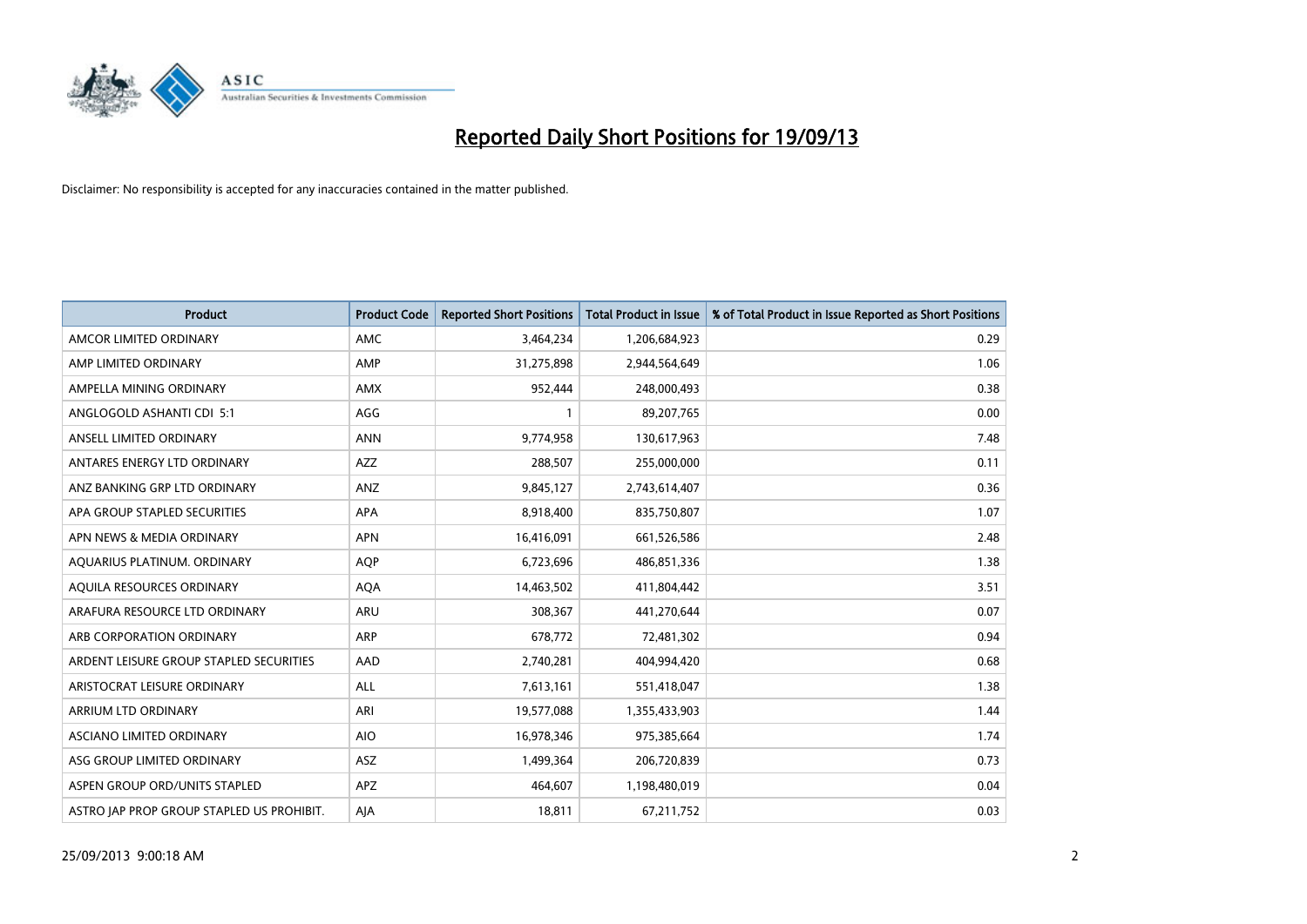

| <b>Product</b>                       | <b>Product Code</b> | <b>Reported Short Positions</b> | <b>Total Product in Issue</b> | % of Total Product in Issue Reported as Short Positions |
|--------------------------------------|---------------------|---------------------------------|-------------------------------|---------------------------------------------------------|
| ASX LIMITED ORDINARY                 | <b>ASX</b>          | 2,197,935                       | 193,595,162                   | 1.14                                                    |
| ATLAS IRON LIMITED ORDINARY          | <b>AGO</b>          | 42,255,463                      | 909,718,409                   | 4.64                                                    |
| AURIZON HOLDINGS LTD ORDINARY        | AZJ                 | 9,261,959                       | 2,137,284,503                 | 0.43                                                    |
| AURORA OIL & GAS ORDINARY            | <b>AUT</b>          | 6,324,116                       | 448,785,778                   | 1.41                                                    |
| AUSDRILL LIMITED ORDINARY            | ASL                 | 12,620,016                      | 312,277,224                   | 4.04                                                    |
| AUSENCO LIMITED ORDINARY             | <b>AAX</b>          | 901,793                         | 123,527,574                   | 0.73                                                    |
| AUST VINTAGE LTD ORDINARY            | <b>AVG</b>          | 738,096                         | 132,554,637                   | 0.56                                                    |
| AUSTAL LIMITED ORDINARY              | ASB                 | 575,604                         | 346,007,639                   | 0.17                                                    |
| AUSTBROKERS HOLDINGS ORDINARY        | <b>AUB</b>          | 16,083                          | 58,271,735                    | 0.03                                                    |
| <b>AUSTIN ENGINEERING ORDINARY</b>   | ANG                 | 253,665                         | 73,164,403                    | 0.35                                                    |
| AUSTRALAND PROPERTY STAPLED SECURITY | <b>ALZ</b>          | 1,392,466                       | 578,324,670                   | 0.24                                                    |
| AUSTRALIAN AGRICULT, ORDINARY        | AAC                 | 5,105,514                       | 313,113,358                   | 1.63                                                    |
| AUSTRALIAN INFR LTD ORDINARY         | <b>AIX</b>          | 146,349                         | 620,733,944                   | 0.02                                                    |
| AUSTRALIAN PHARM, ORDINARY           | API                 | 156,132                         | 488,115,883                   | 0.03                                                    |
| <b>AUTOMOTIVE HOLDINGS ORDINARY</b>  | <b>AHE</b>          | 231,882                         | 260,579,682                   | 0.09                                                    |
| AVIENNINGS LIMITED ORDINARY          | <b>AVI</b>          | 69,999                          | 384,423,851                   | 0.02                                                    |
| AWE LIMITED ORDINARY                 | AWE                 | 1,280,182                       | 522,116,985                   | 0.25                                                    |
| <b>BANDANNA ENERGY ORDINARY</b>      | <b>BND</b>          | 18,463,537                      | 528,481,199                   | 3.49                                                    |
| BANK OF QUEENSLAND. ORDINARY         | <b>BOQ</b>          | 7,609,088                       | 319,809,993                   | 2.38                                                    |
| <b>BASE RES LIMITED ORDINARY</b>     | <b>BSE</b>          | 5,048,465                       | 561,840,029                   | 0.90                                                    |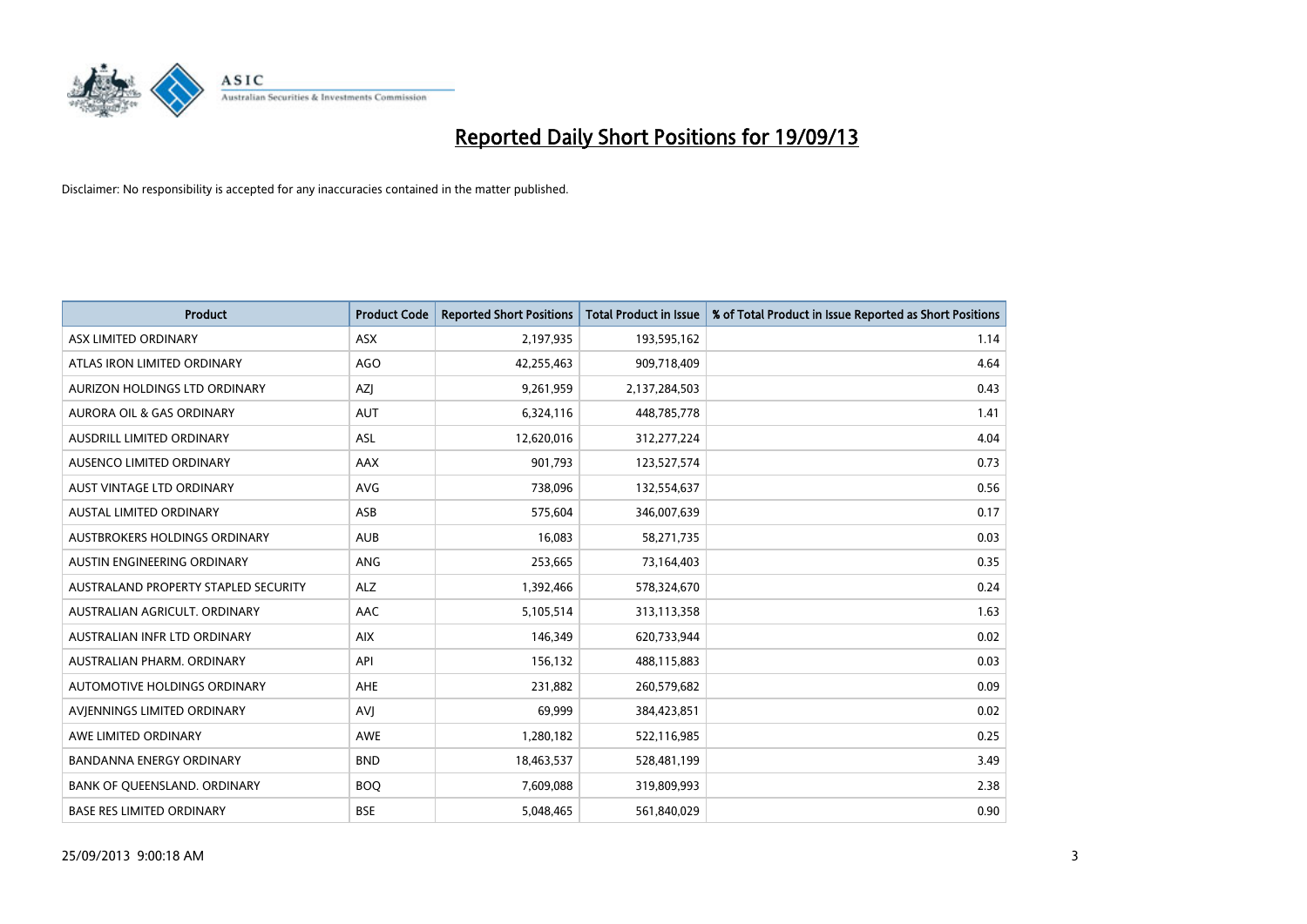

| <b>Product</b>                                | <b>Product Code</b> | <b>Reported Short Positions</b> | <b>Total Product in Issue</b> | % of Total Product in Issue Reported as Short Positions |
|-----------------------------------------------|---------------------|---------------------------------|-------------------------------|---------------------------------------------------------|
| BATHURST RES NZ LTD ORDINARY                  | <b>BRL</b>          | 31,869,681                      | 807,135,097                   | 3.95                                                    |
| BC IRON LIMITED ORDINARY                      | <b>BCI</b>          | 15,192                          | 123,628,630                   | 0.01                                                    |
| BEACH ENERGY LIMITED ORDINARY                 | <b>BPT</b>          | 22,100,562                      | 1,269,521,118                 | 1.74                                                    |
| BEADELL RESOURCE LTD ORDINARY                 | <b>BDR</b>          | 54,958,604                      | 788,277,280                   | 6.97                                                    |
| <b>BEGA CHEESE LTD ORDINARY</b>               | <b>BGA</b>          | 221,161                         | 151,866,050                   | 0.15                                                    |
| BENDIGO AND ADELAIDE ORDINARY                 | <b>BEN</b>          | 12,864,147                      | 407,229,525                   | 3.16                                                    |
| BERKELEY RESOURCES ORDINARY                   | <b>BKY</b>          | 564,813                         | 179,393,323                   | 0.31                                                    |
| <b>BHP BILLITON LIMITED ORDINARY</b>          | <b>BHP</b>          | 5,384,580                       | 3,211,691,105                 | 0.17                                                    |
| <b>BILLABONG ORDINARY</b>                     | <b>BBG</b>          | 22,244,876                      | 478,944,292                   | 4.64                                                    |
| <b>BIONOMICS LIMITED ORDINARY</b>             | <b>BNO</b>          | 111,376                         | 411,587,046                   | 0.03                                                    |
| BLACKMORES LIMITED ORDINARY                   | <b>BKL</b>          | 6,932                           | 16,973,764                    | 0.04                                                    |
| <b>BLACKTHORN RESOURCES ORD US PROHIBITED</b> | <b>BTR</b>          | 1,869,388                       | 164,285,950                   | 1.14                                                    |
| <b>BLUESCOPE STEEL LTD ORDINARY</b>           | <b>BSL</b>          | 1,621,273                       | 558,733,728                   | 0.29                                                    |
| <b>BOART LONGYEAR ORDINARY</b>                | <b>BLY</b>          | 44,451,818                      | 461,163,412                   | 9.64                                                    |
| <b>BOOM LOGISTICS ORDINARY</b>                | <b>BOL</b>          | 99,999                          | 470,598,576                   | 0.02                                                    |
| BORAL LIMITED. ORDINARY                       | <b>BLD</b>          | 62,123,429                      | 774,000,641                   | 8.03                                                    |
| <b>BRADKEN LIMITED ORDINARY</b>               | <b>BKN</b>          | 13,210,513                      | 169,240,662                   | 7.81                                                    |
| <b>BRAMBLES LIMITED ORDINARY</b>              | <b>BXB</b>          | 1,809,947                       | 1,558,627,514                 | 0.12                                                    |
| <b>BREVILLE GROUP LTD ORDINARY</b>            | <b>BRG</b>          | 3,775,777                       | 130,095,322                   | 2.90                                                    |
| BRICKWORKS LIMITED ORDINARY                   | <b>BKW</b>          | 69,537                          | 147,818,132                   | 0.05                                                    |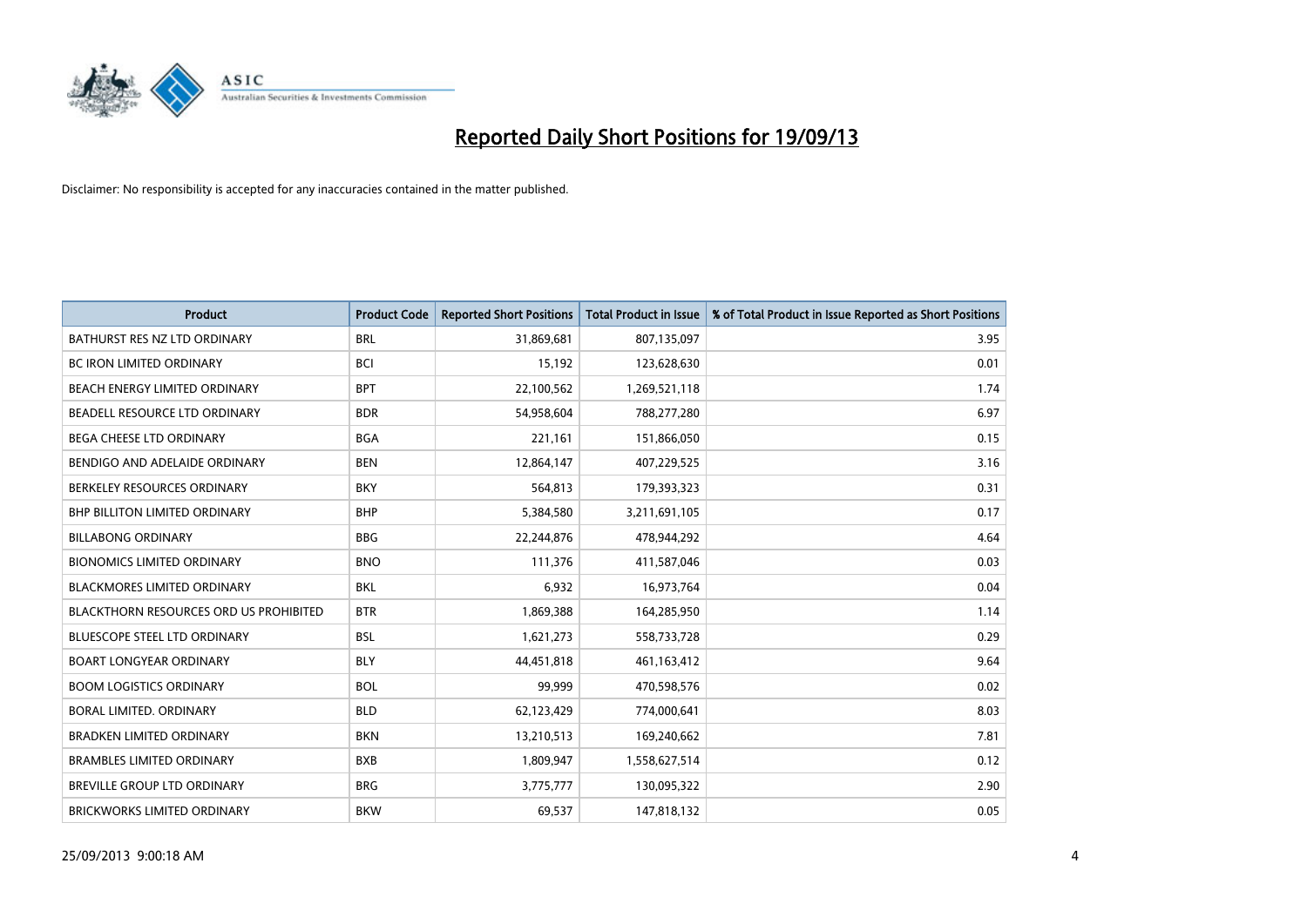

| <b>Product</b>                          | <b>Product Code</b> | <b>Reported Short Positions</b> | <b>Total Product in Issue</b> | % of Total Product in Issue Reported as Short Positions |
|-----------------------------------------|---------------------|---------------------------------|-------------------------------|---------------------------------------------------------|
| <b>BROCKMAN MINING LTD ORDINARY</b>     | <b>BCK</b>          | 90,995                          | 7,894,482,131                 | 0.00                                                    |
| BT INVESTMENT MNGMNT ORDINARY           | <b>BTT</b>          | 95,662                          | 278,100,237                   | 0.03                                                    |
| <b>BUCCANEER ENERGY LTD ORDINARY</b>    | <b>BCC</b>          | 142,127                         | 2,398,671,956                 | 0.01                                                    |
| <b>BURU ENERGY ORDINARY</b>             | <b>BRU</b>          | 11,523,998                      | 298,365,707                   | 3.86                                                    |
| <b>BWP TRUST ORDINARY UNITS</b>         | <b>BWP</b>          | 7,216,753                       | 627,165,919                   | 1.15                                                    |
| <b>CABCHARGE AUSTRALIA ORDINARY</b>     | CAB                 | 13,207,843                      | 120,430,683                   | 10.97                                                   |
| CALTEX AUSTRALIA ORDINARY               | <b>CTX</b>          | 1,720,351                       | 270,000,000                   | 0.64                                                    |
| CAPE LAMBERT RES LTD ORDINARY           | <b>CFE</b>          | 1,488,867                       | 676,191,942                   | 0.22                                                    |
| CARABELLA RES LTD ORDINARY              | <b>CLR</b>          | 100,000                         | 152,361,547                   | 0.07                                                    |
| <b>CARBON ENERGY ORDINARY</b>           | <b>CNX</b>          | 6,799                           | 975,168,303                   | 0.00                                                    |
| <b>CARDNO LIMITED ORDINARY</b>          | CDD                 | 9,736,259                       | 144,126,327                   | 6.76                                                    |
| CARNARVON PETROLEUM ORDINARY            | <b>CVN</b>          | 775,193                         | 934,109,501                   | 0.08                                                    |
| CARSALES.COM LTD ORDINARY               | <b>CRZ</b>          | 2,440,540                       | 237,513,965                   | 1.03                                                    |
| <b>CASH CONVERTERS ORDINARY</b>         | CCV                 | 3,741,509                       | 423,861,025                   | 0.88                                                    |
| CEDAR WOODS PROP. ORDINARY              | <b>CWP</b>          | 5,286                           | 73,359,551                    | 0.01                                                    |
| CELSIUS COAL LTD ORDINARY               | <b>CLA</b>          | 171,934                         | 1,989,976,397                 | 0.01                                                    |
| CENTRAL PETROLEUM ORDINARY              | <b>CTP</b>          | 1,118,754                       | 1,546,078,845                 | 0.07                                                    |
| CERAMIC FUEL CELLS ORDINARY             | <b>CFU</b>          | 390                             | 1,591,941,620                 | 0.00                                                    |
| CFS RETAIL TRUST GRP STAPLED SECURITIES | <b>CFX</b>          | 54,560,068                      | 2,858,286,690                 | 1.91                                                    |
| CHALLENGER DIV.PRO. STAPLED UNITS       | <b>CDI</b>          | 52,776                          | 214,101,013                   | 0.02                                                    |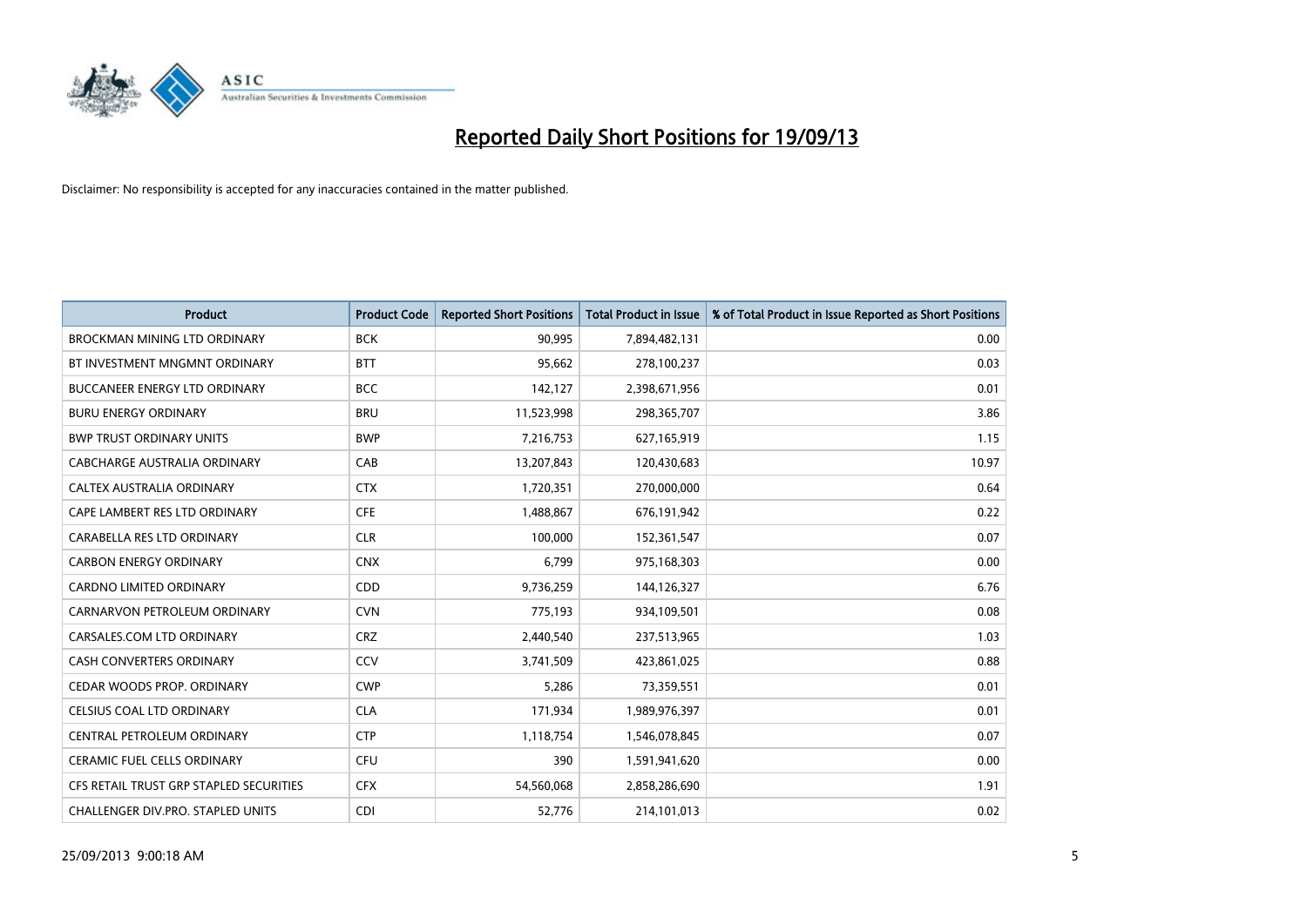

| <b>Product</b>                          | <b>Product Code</b> | <b>Reported Short Positions</b> | <b>Total Product in Issue</b> | % of Total Product in Issue Reported as Short Positions |
|-----------------------------------------|---------------------|---------------------------------|-------------------------------|---------------------------------------------------------|
| <b>CHALLENGER LIMITED ORDINARY</b>      | <b>CGF</b>          | 2,631,781                       | 530,862,585                   | 0.50                                                    |
| CHANDLER MACLEOD LTD ORDINARY           | <b>CMG</b>          | 3,979,889                       | 469,679,390                   | 0.85                                                    |
| CHARTER HALL GROUP STAPLED US PROHIBIT. | <b>CHC</b>          | 313,382                         | 309,018,843                   | 0.10                                                    |
| <b>CHARTER HALL RETAIL UNITS</b>        | <b>CQR</b>          | 6,912,608                       | 341,843,880                   | 2.02                                                    |
| <b>CHORUS LIMITED ORDINARY</b>          | <b>CNU</b>          | 46,596                          | 389,299,049                   | 0.01                                                    |
| CITIGOLD CORP LTD ORDINARY              | <b>CTO</b>          | 153,427                         | 1,352,907,765                 | 0.01                                                    |
| <b>CLOUGH LIMITED ORDINARY</b>          | <b>CLO</b>          | 792                             | 777,110,670                   | 0.00                                                    |
| COAL OF AFRICA LTD ORDINARY             | <b>CZA</b>          | 426                             | 1,048,368,613                 | 0.00                                                    |
| <b>COALSPUR MINES LTD ORDINARY</b>      | <b>CPL</b>          | 9,123,428                       | 641,394,435                   | 1.42                                                    |
| COCA-COLA AMATIL ORDINARY               | <b>CCL</b>          | 17,480,566                      | 763,590,249                   | 2.29                                                    |
| COCHLEAR LIMITED ORDINARY               | <b>COH</b>          | 6,988,876                       | 57,040,932                    | 12.25                                                   |
| <b>COCKATOO COAL ORDINARY</b>           | <b>COK</b>          | 14,975,878                      | 886,294,158                   | 1.69                                                    |
| <b>CODAN LIMITED ORDINARY</b>           | <b>CDA</b>          | 1,218,787                       | 176,926,104                   | 0.69                                                    |
| <b>COFFEY INTERNATIONAL ORDINARY</b>    | <b>COF</b>          | 201,917                         | 255,833,165                   | 0.08                                                    |
| <b>COLLECTION HOUSE ORDINARY</b>        | <b>CLH</b>          | 950,000                         | 123,907,720                   | 0.77                                                    |
| <b>COLLINS FOODS LTD ORDINARY</b>       | <b>CKF</b>          | 528,002                         | 93,000,003                    | 0.57                                                    |
| COMMONWEALTH BANK, ORDINARY             | <b>CBA</b>          | 8,028,880                       | 1,611,928,836                 | 0.50                                                    |
| COMMONWEALTH PROP ORDINARY UNITS        | <b>CPA</b>          | 39,187,474                      | 2,347,003,413                 | 1.67                                                    |
| <b>COMPASS RESOURCES ORDINARY</b>       | <b>CMR</b>          | 7,472                           | 1,403,744,100                 | 0.00                                                    |
| COMPUTERSHARE LTD ORDINARY              | <b>CPU</b>          | 12,411,468                      | 556,203,079                   | 2.23                                                    |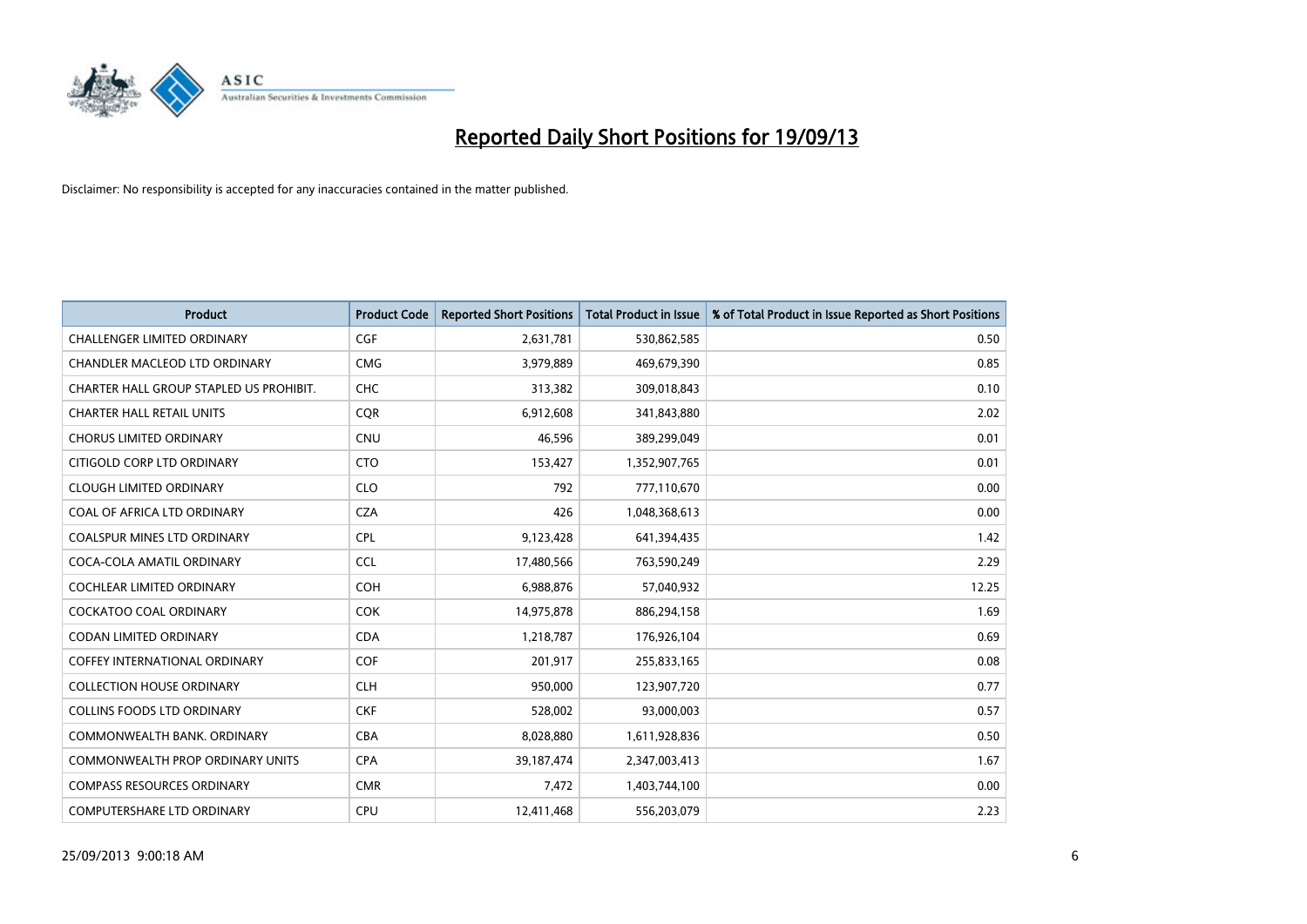

| <b>Product</b>                          | <b>Product Code</b> | <b>Reported Short Positions</b> | <b>Total Product in Issue</b> | % of Total Product in Issue Reported as Short Positions |
|-----------------------------------------|---------------------|---------------------------------|-------------------------------|---------------------------------------------------------|
| <b>COOPER ENERGY LTD ORDINARY</b>       | <b>COE</b>          | 10,809                          | 329,099,922                   | 0.00                                                    |
| CORP TRAVEL LIMITED ORDINARY            | <b>CTD</b>          | 171,310                         | 78,246,245                    | 0.22                                                    |
| <b>CREDIT CORP GROUP ORDINARY</b>       | <b>CCP</b>          | 13,526                          | 45,932,899                    | 0.03                                                    |
| <b>CROMWELL PROP STAPLED SECURITIES</b> | <b>CMW</b>          | 1,303,979                       | 1,717,823,929                 | 0.08                                                    |
| <b>CROWE HORWATH AUS ORDINARY</b>       | <b>CRH</b>          | 518,749                         | 269,665,096                   | 0.19                                                    |
| <b>CROWN LIMITED ORDINARY</b>           | <b>CWN</b>          | 3,784,824                       | 728,394,185                   | 0.52                                                    |
| <b>CSG LIMITED ORDINARY</b>             | CSV                 | 59,248                          | 278,873,075                   | 0.02                                                    |
| <b>CSL LIMITED ORDINARY</b>             | <b>CSL</b>          | 445,924                         | 487,088,966                   | 0.09                                                    |
| <b>CSR LIMITED ORDINARY</b>             | <b>CSR</b>          | 35,626,887                      | 506,000,315                   | 7.04                                                    |
| <b>CUDECO LIMITED ORDINARY</b>          | CDU                 | 7,840,593                       | 205,017,174                   | 3.82                                                    |
| DART ENERGY LTD ORDINARY                | <b>DTE</b>          | 15,778,492                      | 1,010,608,214                 | 1.56                                                    |
| DATA#3 LIMITED ORDINARY                 | <b>DTL</b>          | 48,539                          | 153,974,950                   | 0.03                                                    |
| DAVID JONES LIMITED ORDINARY            | <b>DIS</b>          | 57,380,316                      | 535,002,401                   | 10.73                                                   |
| <b>DECMIL GROUP LIMITED ORDINARY</b>    | <b>DCG</b>          | 3,812,740                       | 168,657,794                   | 2.26                                                    |
| DEEP YELLOW LIMITED ORDINARY            | <b>DYL</b>          | 750,840                         | 1,562,794,247                 | 0.05                                                    |
| DEXUS PROPERTY GROUP STAPLED UNITS      | <b>DXS</b>          | 21,427,690                      | 4,673,157,562                 | 0.46                                                    |
| DISCOVERY METALS LTD ORDINARY           | <b>DML</b>          | 10,371,243                      | 486,986,451                   | 2.13                                                    |
| DOMINO PIZZA ENTERPR ORDINARY           | <b>DMP</b>          | 389,167                         | 85,855,713                    | 0.45                                                    |
| DONACO INTERNATIONAL ORDINARY           | <b>DNA</b>          | 47,567                          | 371,719,896                   | 0.01                                                    |
| DOWNER EDI LIMITED ORDINARY             | <b>DOW</b>          | 10,424,201                      | 433,409,429                   | 2.41                                                    |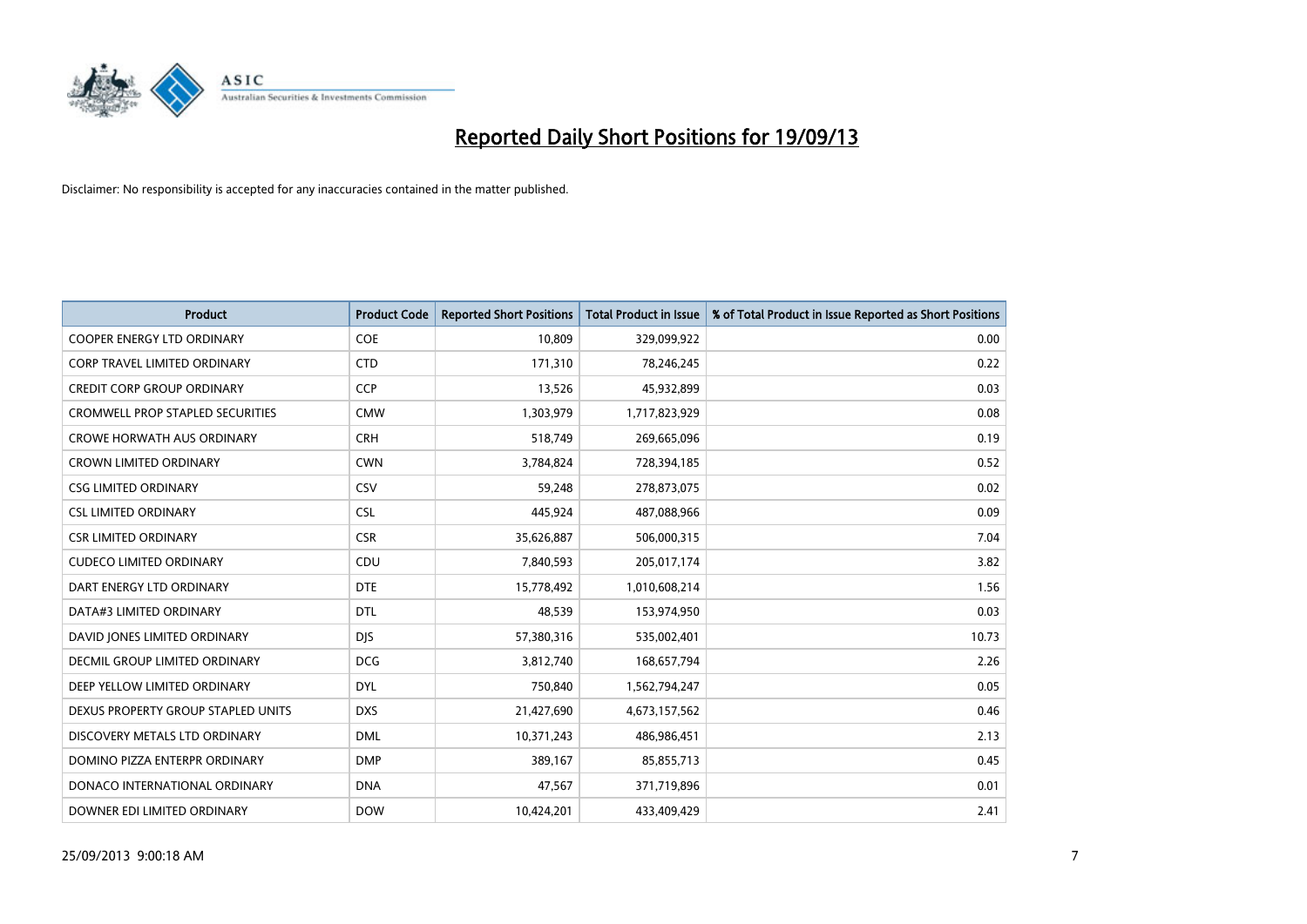

| <b>Product</b>                       | <b>Product Code</b> | <b>Reported Short Positions</b> | <b>Total Product in Issue</b> | % of Total Product in Issue Reported as Short Positions |
|--------------------------------------|---------------------|---------------------------------|-------------------------------|---------------------------------------------------------|
| DRILLSEARCH ENERGY ORDINARY          | <b>DLS</b>          | 14,596,207                      | 429,665,895                   | 3.40                                                    |
| DUET GROUP STAPLED US PROHIBIT.      | <b>DUE</b>          | 2,284,621                       | 1,237,195,531                 | 0.18                                                    |
| <b>DULUXGROUP LIMITED ORDINARY</b>   | <b>DLX</b>          | 3,027,951                       | 377,019,430                   | 0.80                                                    |
| <b>DWS LTD ORDINARY</b>              | <b>DWS</b>          | 412,597                         | 132,362,763                   | 0.31                                                    |
| ECHO ENTERTAINMENT ORDINARY          | <b>EGP</b>          | 5,009,968                       | 825,672,730                   | 0.61                                                    |
| <b>ELDERS LIMITED ORDINARY</b>       | <b>ELD</b>          | 18,402,945                      | 455,013,329                   | 4.04                                                    |
| ELEMENTAL MINERALS ORDINARY          | ELM                 | 4,999                           | 303,263,391                   | 0.00                                                    |
| ELEMENTOS LIMITED ORDINARY           | <b>ELT</b>          | 16                              | 188,638,746                   | 0.00                                                    |
| <b>EMECO HOLDINGS ORDINARY</b>       | <b>EHL</b>          | 23,100,096                      | 599,675,707                   | 3.85                                                    |
| <b>ENDEAVOUR MIN CORP CDI 1:1</b>    | <b>EVR</b>          | 399,756                         | 94,057,031                    | 0.43                                                    |
| ENERGY RESOURCES ORDINARY 'A'        | ERA                 | 8,364,877                       | 517,725,062                   | 1.62                                                    |
| <b>ENERGY WORLD CORPOR, ORDINARY</b> | <b>EWC</b>          | 29,520,044                      | 1,734,166,672                 | 1.70                                                    |
| <b>ENVESTRA LIMITED ORDINARY</b>     | <b>ENV</b>          | 5,154,007                       | 1,796,808,474                 | 0.29                                                    |
| EQUATORIAL RES LTD ORDINARY          | EQX                 | 8                               | 121,885,353                   | 0.00                                                    |
| ERM POWER LIMITED ORDINARY           | EPW                 | 86,489                          | 208,116,807                   | 0.04                                                    |
| ESERVGLOBAL LIMITED ORDINARY         | ESV                 | 6,768,601                       | 249,045,997                   | 2.72                                                    |
| EVOLUTION MINING LTD ORDINARY        | <b>EVN</b>          | 20,409,323                      | 708,652,367                   | 2.88                                                    |
| FAIRFAX MEDIA LTD ORDINARY           | FXJ                 | 331,059,236                     | 2,351,955,725                 | 14.08                                                   |
| <b>FANTASTIC HOLDINGS ORDINARY</b>   | <b>FAN</b>          | 13,307                          | 103,068,398                   | 0.01                                                    |
| FAR LTD ORDINARY                     | <b>FAR</b>          | 23,662,503                      | 2,499,846,742                 | 0.95                                                    |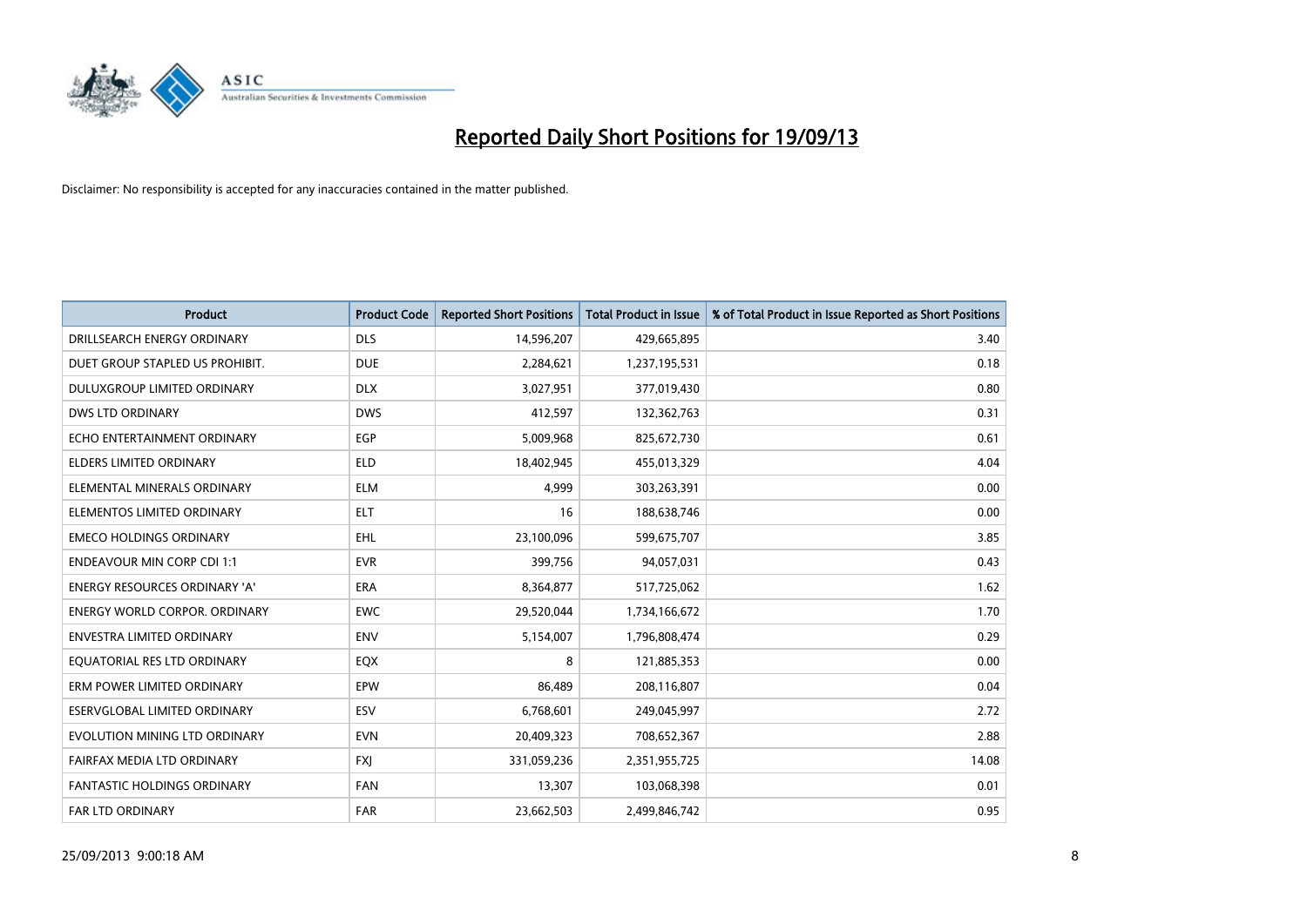

| <b>Product</b>                         | <b>Product Code</b> | <b>Reported Short Positions</b> | Total Product in Issue | % of Total Product in Issue Reported as Short Positions |
|----------------------------------------|---------------------|---------------------------------|------------------------|---------------------------------------------------------|
| FEDERATION CNTRES ORD/UNIT STAPLED SEC | FDC                 | 3,213,889                       | 1,427,641,565          | 0.23                                                    |
| FINBAR GROUP LIMITED ORDINARY          | <b>FRI</b>          | 7.994                           | 220,847,184            | 0.00                                                    |
| FISHER & PAYKEL H. ORDINARY            | <b>FPH</b>          | 220,001                         | 546,712,080            | 0.04                                                    |
| FKP PROPERTY GROUP STAPLED SECURITIES  | <b>FKP</b>          | 10,800,709                      | 321,578,705            | 3.36                                                    |
| FLEETWOOD CORP ORDINARY                | <b>FWD</b>          | 2,194,673                       | 60,522,619             | 3.63                                                    |
| FLETCHER BUILDING ORDINARY             | <b>FBU</b>          | 5,004,227                       | 686,096,427            | 0.73                                                    |
| FLEXIGROUP LIMITED ORDINARY            | <b>FXL</b>          | 16,348                          | 303,385,394            | 0.01                                                    |
| <b>FLIGHT CENTRE ORDINARY</b>          | <b>FLT</b>          | 3,477,521                       | 100,523,468            | 3.46                                                    |
| FLINDERS MINES LTD ORDINARY            | <b>FMS</b>          | 7,387,851                       | 1,824,843,676          | 0.40                                                    |
| <b>FOCUS MINERALS LTD ORDINARY</b>     | <b>FML</b>          | 6,890,546                       | 9,137,375,877          | 0.08                                                    |
| <b>FORGE GROUP LIMITED ORDINARY</b>    | <b>FGE</b>          | 1,230,077                       | 86,169,014             | 1.43                                                    |
| FORTESCUE METALS GRP ORDINARY          | <b>FMG</b>          | 162,116,250                     | 3,113,798,659          | 5.21                                                    |
| <b>G.U.D. HOLDINGS ORDINARY</b>        | GUD                 | 6,168,135                       | 71,341,319             | 8.65                                                    |
| <b>G8 EDUCATION LIMITED ORDINARY</b>   | <b>GEM</b>          | 1,869,906                       | 273,190,260            | 0.68                                                    |
| <b>GALAXY RESOURCES ORDINARY</b>       | GXY                 | 8,681,480                       | 800,734,646            | 1.08                                                    |
| <b>GBST HOLDINGS., ORDINARY</b>        | <b>GBT</b>          | 26,721                          | 66,561,725             | 0.04                                                    |
| <b>GENETIC TECHNOLOGIES ORDINARY</b>   | GTG                 | 138,000                         | 517,138,486            | 0.03                                                    |
| <b>GEODYNAMICS LIMITED ORDINARY</b>    | GDY                 | 850                             | 406,452,608            | 0.00                                                    |
| <b>GINDALBIE METALS LTD ORDINARY</b>   | GBG                 | 51,142,940                      | 1,492,982,791          | 3.43                                                    |
| <b>GOODMAN FIELDER, ORDINARY</b>       | GFF                 | 35,380,501                      | 1,955,559,207          | 1.81                                                    |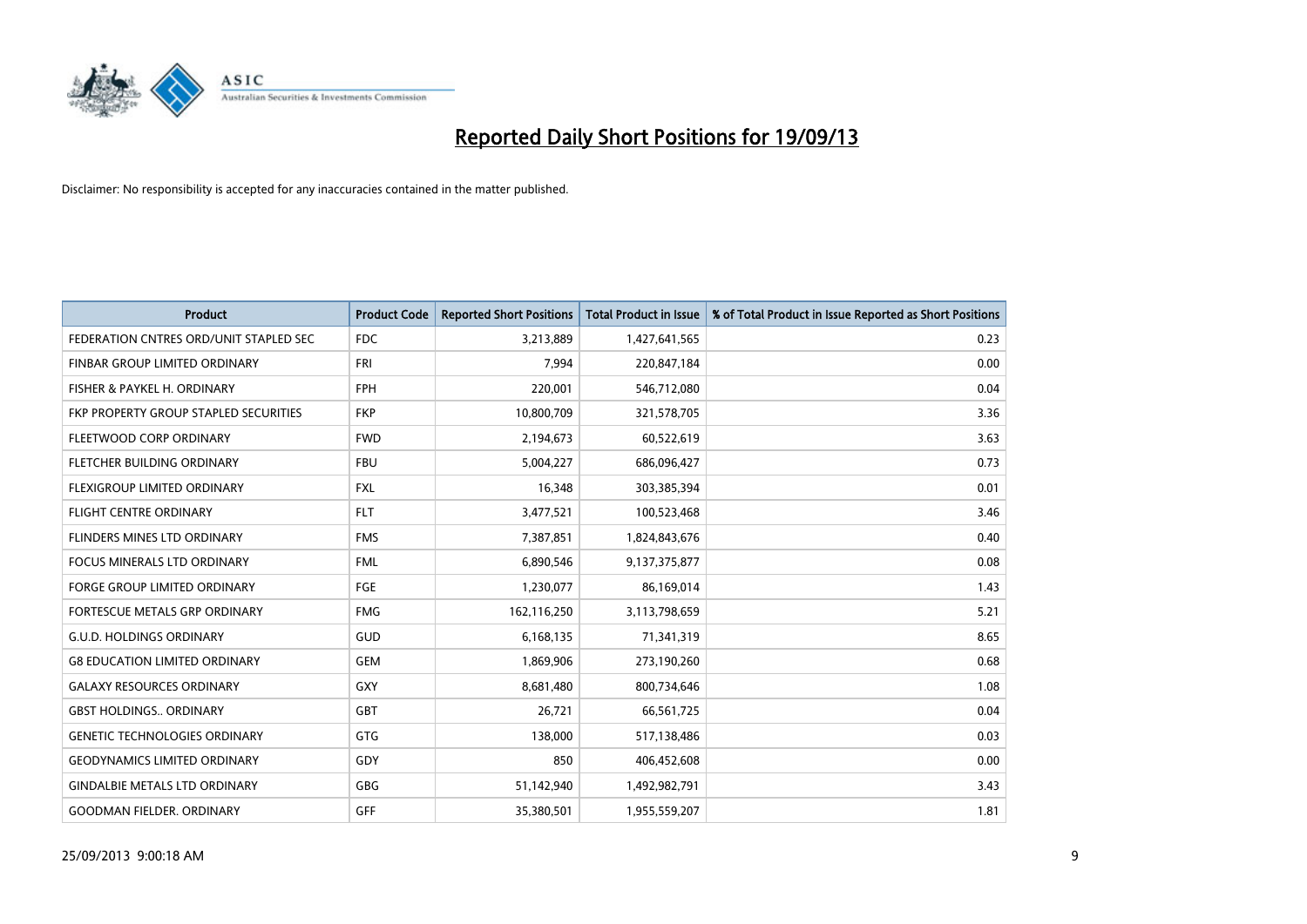

| <b>Product</b>                                   | <b>Product Code</b> | <b>Reported Short Positions</b> | <b>Total Product in Issue</b> | % of Total Product in Issue Reported as Short Positions |
|--------------------------------------------------|---------------------|---------------------------------|-------------------------------|---------------------------------------------------------|
| <b>GOODMAN GROUP STAPLED</b>                     | <b>GMG</b>          | 3,787,350                       | 1,718,698,949                 | 0.22                                                    |
| <b>GPT GROUP STAPLED SEC.</b>                    | <b>GPT</b>          | 6,840,412                       | 1,701,676,508                 | 0.40                                                    |
| <b>GRAINCORP LIMITED A CLASS ORDINARY</b>        | <b>GNC</b>          | 47,047                          | 228,855,628                   | 0.02                                                    |
| <b>GRANGE RESOURCES, ORDINARY</b>                | GRR                 | 5,479,961                       | 1,156,492,195                 | 0.47                                                    |
| <b>GREENLAND MIN EN LTD ORDINARY</b>             | GGG                 | 3,946,043                       | 572,720,096                   | 0.69                                                    |
| <b>GROWTHPOINT PROPERTY ORD/UNIT STAPLED SEC</b> | GOZ                 | 49,999                          | 414,229,412                   | 0.01                                                    |
| <b>GRYPHON MINERALS LTD ORDINARY</b>             | GRY                 | 11,055,653                      | 400,691,164                   | 2.76                                                    |
| <b>GUILDFORD COAL LTD ORDINARY</b>               | <b>GUF</b>          | 707,709                         | 635,046,899                   | 0.11                                                    |
| <b>GWA GROUP LTD ORDINARY</b>                    | <b>GWA</b>          | 14,387,407                      | 306,533,770                   | 4.69                                                    |
| <b>HARVEY NORMAN ORDINARY</b>                    | <b>HVN</b>          | 63,456,165                      | 1,062,316,784                 | 5.97                                                    |
| <b>HENDERSON GROUP CDI 1:1</b>                   | <b>HGG</b>          | 1,423,976                       | 733,252,837                   | 0.19                                                    |
| HFA HOLDINGS LIMITED ORDINARY                    | <b>HFA</b>          | 3,863                           | 118,738,157                   | 0.00                                                    |
| <b>HIGHLANDS PACIFIC ORDINARY</b>                | <b>HIG</b>          | 3,153                           | 789,344,774                   | 0.00                                                    |
| HILLGROVE RES LTD ORDINARY                       | <b>HGO</b>          | 3,309,273                       | 1,024,760,221                 | 0.32                                                    |
| HILLS HOLDINGS LTD ORDINARY                      | <b>HIL</b>          | 59,261                          | 246,500,444                   | 0.02                                                    |
| HORIZON OIL LIMITED ORDINARY                     | <b>HZN</b>          | 69,703,632                      | 1,297,449,932                 | 5.37                                                    |
| HOT CHILI LTD ORDINARY                           | <b>HCH</b>          | 533                             | 333,108,886                   | 0.00                                                    |
| <b>IINET LIMITED ORDINARY</b>                    | <b>IIN</b>          | 1,932,948                       | 161,238,847                   | 1.20                                                    |
| <b>ILUKA RESOURCES ORDINARY</b>                  | ILU                 | 39,366,326                      | 418,700,517                   | 9.40                                                    |
| <b>IMDEX LIMITED ORDINARY</b>                    | <b>IMD</b>          | 3,887,384                       | 210,473,188                   | 1.85                                                    |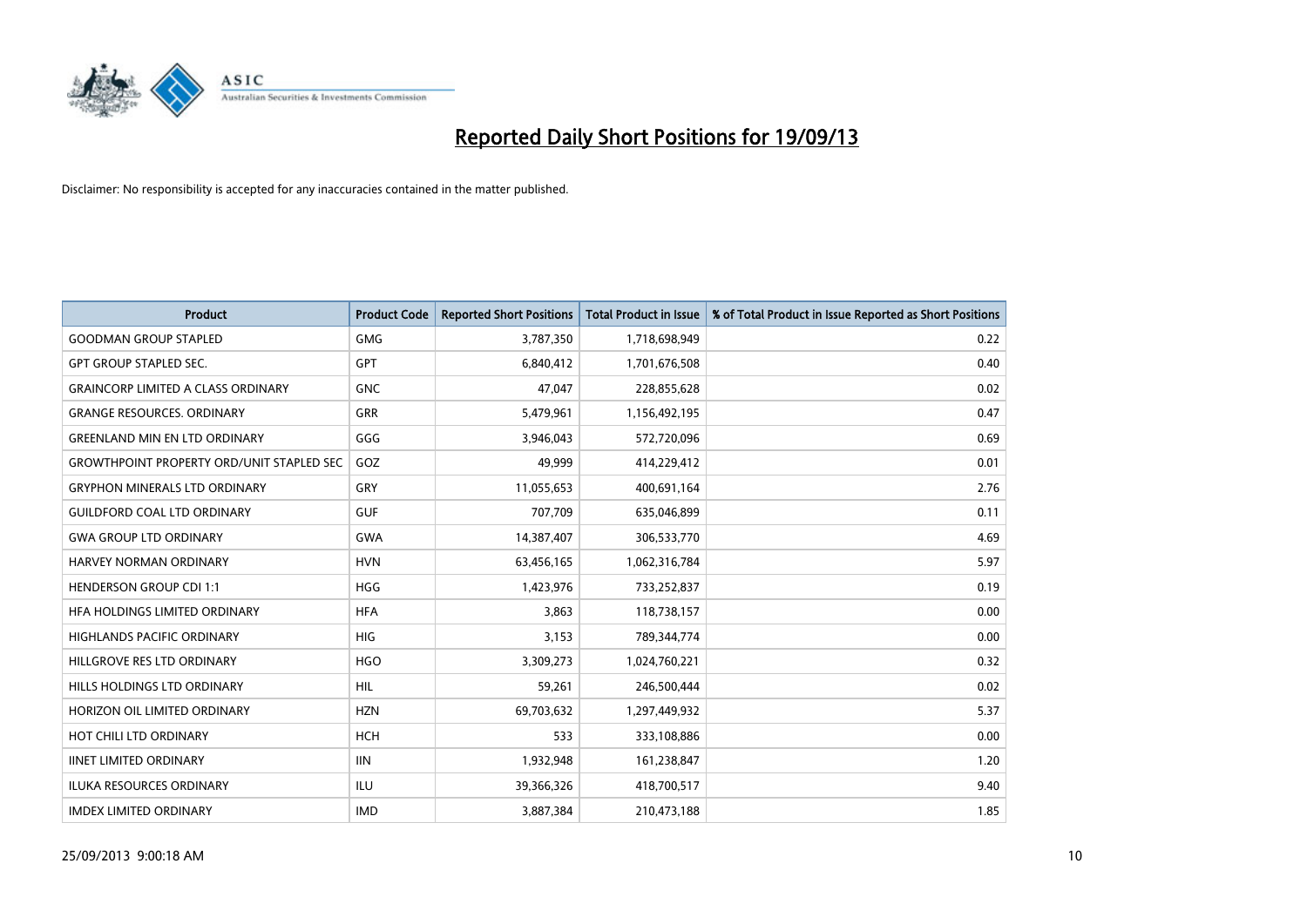

| <b>Product</b>                                  | <b>Product Code</b> | <b>Reported Short Positions</b> | <b>Total Product in Issue</b> | % of Total Product in Issue Reported as Short Positions |
|-------------------------------------------------|---------------------|---------------------------------|-------------------------------|---------------------------------------------------------|
| IMF (AUSTRALIA) LTD ORDINARY                    | <b>IMF</b>          | 2,598,847                       | 123,203,426                   | 2.11                                                    |
| <b>INCITEC PIVOT ORDINARY</b>                   | IPL                 | 23,820,087                      | 1,628,730,107                 | 1.46                                                    |
| <b>INDEPENDENCE GROUP ORDINARY</b>              | <b>IGO</b>          | 4,299,357                       | 233,323,905                   | 1.84                                                    |
| INDOPHIL RESOURCES ORDINARY                     | <b>IRN</b>          | 1,300,901                       | 1,203,146,194                 | 0.11                                                    |
| <b>INFIGEN ENERGY STAPLED SECURITIES</b>        | <b>IFN</b>          | 3,365,973                       | 764,993,434                   | 0.44                                                    |
| <b>INFOMEDIA LTD ORDINARY</b>                   | <b>IFM</b>          | 372,955                         | 304,833,155                   | 0.12                                                    |
| <b>INGENIA GROUP STAPLED SECURITIES</b>         | <b>INA</b>          | 100,000                         | 507,179,194                   | 0.02                                                    |
| <b>INOVA RESOURCES LTD ORDINARY</b>             | <b>IVA</b>          | 899,948                         | 728,618,577                   | 0.12                                                    |
| INSURANCE AUSTRALIA ORDINARY                    | IAG                 | 3,196,872                       | 2,079,034,021                 | 0.15                                                    |
| <b>INTREPID MINES ORDINARY</b>                  | <b>IAU</b>          | 21,792,538                      | 556,118,015                   | 3.92                                                    |
| <b>INVESTA OFFICE FUND STAPLED SECURITIES</b>   | <b>IOF</b>          | 1,286,262                       | 614,047,458                   | 0.21                                                    |
| <b>INVOCARE LIMITED ORDINARY</b>                | <b>IVC</b>          | 5,880,122                       | 110,030,298                   | 5.34                                                    |
| <b>IOOF HOLDINGS LTD ORDINARY</b>               | IFL                 | 2,259,049                       | 232,118,034                   | 0.97                                                    |
| <b>IRESS LIMITED ORDINARY</b>                   | <b>IRE</b>          | 352,869                         | 158,585,126                   | 0.22                                                    |
| <b>IRON ORE HOLDINGS ORDINARY</b>               | <b>IOH</b>          | 26,197                          | 161,174,005                   | 0.02                                                    |
| <b>ISELECT LTD ORDINARY</b>                     | <b>ISU</b>          | 1,832,425                       | 259,964,894                   | 0.70                                                    |
| <b>JAMES HARDIE INDUST CHESS DEPOSITARY INT</b> | <b>IHX</b>          | 7,678,615                       | 442,640,522                   | 1.73                                                    |
| <b>JB HI-FI LIMITED ORDINARY</b>                | JBH                 | 8,870,093                       | 99,917,963                    | 8.88                                                    |
| <b>IUMBO INTERACTIVE ORDINARY</b>               | JIN.                | 24,714                          | 43,552,560                    | 0.06                                                    |
| <b>IUPITER MINES ORDINARY</b>                   | <b>IMS</b>          | 5,220                           | 2,281,835,383                 | 0.00                                                    |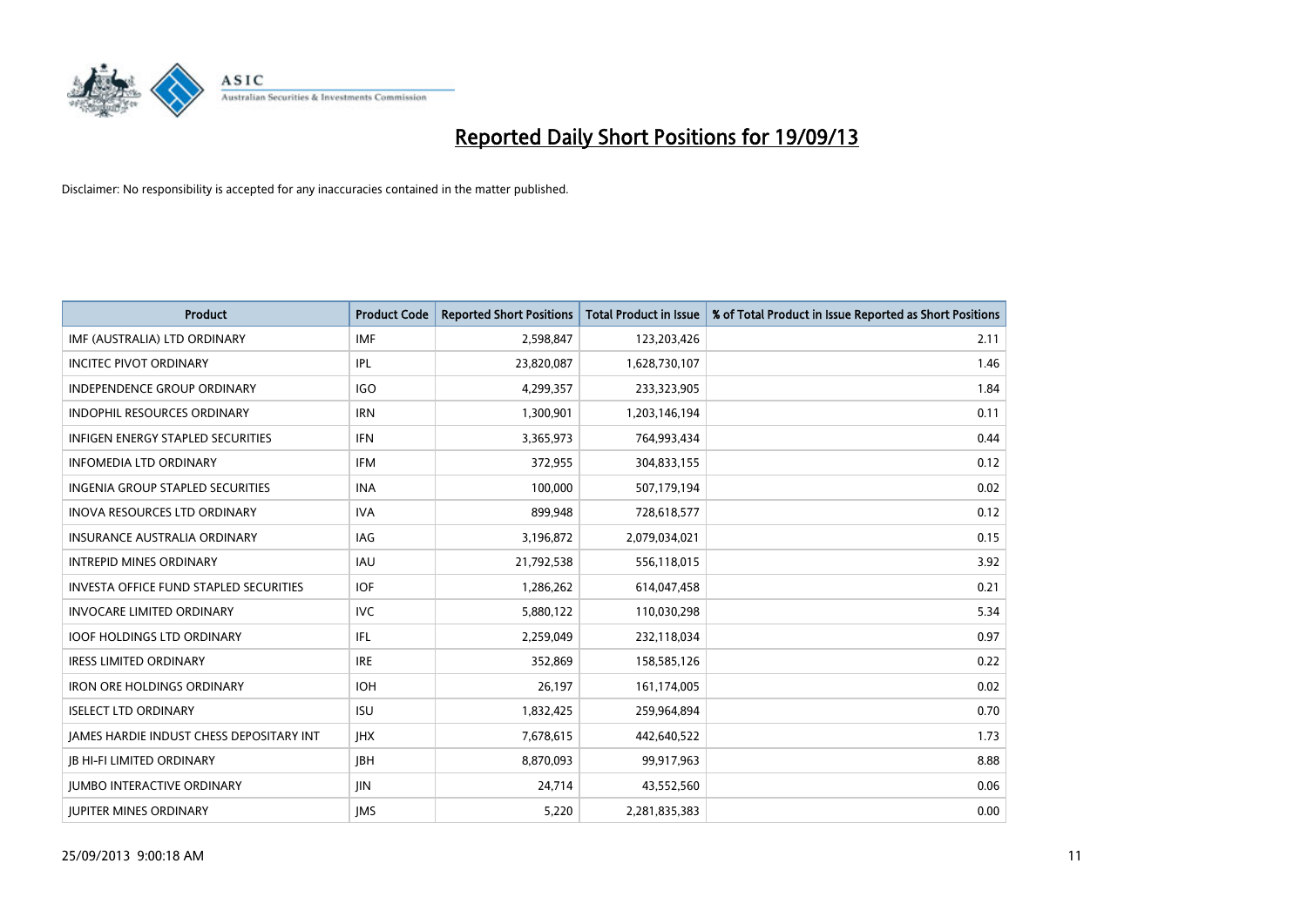

| <b>Product</b>                        | <b>Product Code</b> | <b>Reported Short Positions</b> | <b>Total Product in Issue</b> | % of Total Product in Issue Reported as Short Positions |
|---------------------------------------|---------------------|---------------------------------|-------------------------------|---------------------------------------------------------|
| <b>KAGARA LTD ORDINARY</b>            | <b>KZL</b>          | 3,360,390                       | 798,953,117                   | 0.42                                                    |
| KAROON GAS AUSTRALIA ORDINARY         | <b>KAR</b>          | 870,639                         | 255,841,581                   | 0.34                                                    |
| KATHMANDU HOLD LTD ORDINARY           | <b>KMD</b>          | 24,546                          | 200,215,894                   | 0.01                                                    |
| KBL MINING LIMITED ORDINARY           | <b>KBL</b>          | 1,820                           | 393,535,629                   | 0.00                                                    |
| KINGSGATE CONSOLID, ORDINARY          | <b>KCN</b>          | 14,674,287                      | 152,284,777                   | 9.64                                                    |
| KINGSROSE MINING LTD ORDINARY         | <b>KRM</b>          | 460,204                         | 335,753,851                   | 0.14                                                    |
| LEIGHTON HOLDINGS ORDINARY            | LEI                 | 16,481,212                      | 337,235,188                   | 4.89                                                    |
| LEND LEASE GROUP UNIT/ORD STAPLED     | LLC                 | 1,858,534                       | 575,508,314                   | 0.32                                                    |
| LINC ENERGY LTD ORDINARY              | <b>LNC</b>          | 18,228,051                      | 518,687,562                   | 3.51                                                    |
| LYCOPODIUM LIMITED ORDINARY           | <b>LYL</b>          | 90                              | 38,955,103                    | 0.00                                                    |
| LYNAS CORPORATION ORDINARY            | <b>LYC</b>          | 189,298,017                     | 1,960,801,292                 | 9.65                                                    |
| M2 TELECOMMUNICATION ORDINARY         | <b>MTU</b>          | 7,441,223                       | 178,498,822                   | 4.17                                                    |
| <b>MACA LIMITED ORDINARY</b>          | <b>MLD</b>          | 1,508                           | 172,500,000                   | 0.00                                                    |
| <b>MACMAHON HOLDINGS ORDINARY</b>     | <b>MAH</b>          | 1,525,304                       | 1,261,699,966                 | 0.12                                                    |
| MACO ATLAS ROADS GRP ORDINARY STAPLED | <b>MQA</b>          | 18,979,561                      | 487,230,540                   | 3.90                                                    |
| MACQUARIE GROUP LTD ORDINARY          | <b>MOG</b>          | 1,208,718                       | 339,888,036                   | 0.36                                                    |
| MACQUARIE TELECOM GP ORDINARY         | MAQ                 | 3,071                           | 20,967,121                    | 0.01                                                    |
| MAGELLAN FIN GRP LTD ORDINARY         | <b>MFG</b>          | 574,570                         | 152,782,876                   | 0.38                                                    |
| MATRIX C & E LTD ORDINARY             | <b>MCE</b>          | 3,189,933                       | 94,555,428                    | 3.37                                                    |
| MAVERICK DRILLING ORDINARY            | <b>MAD</b>          | 9,658,999                       | 452,726,751                   | 2.13                                                    |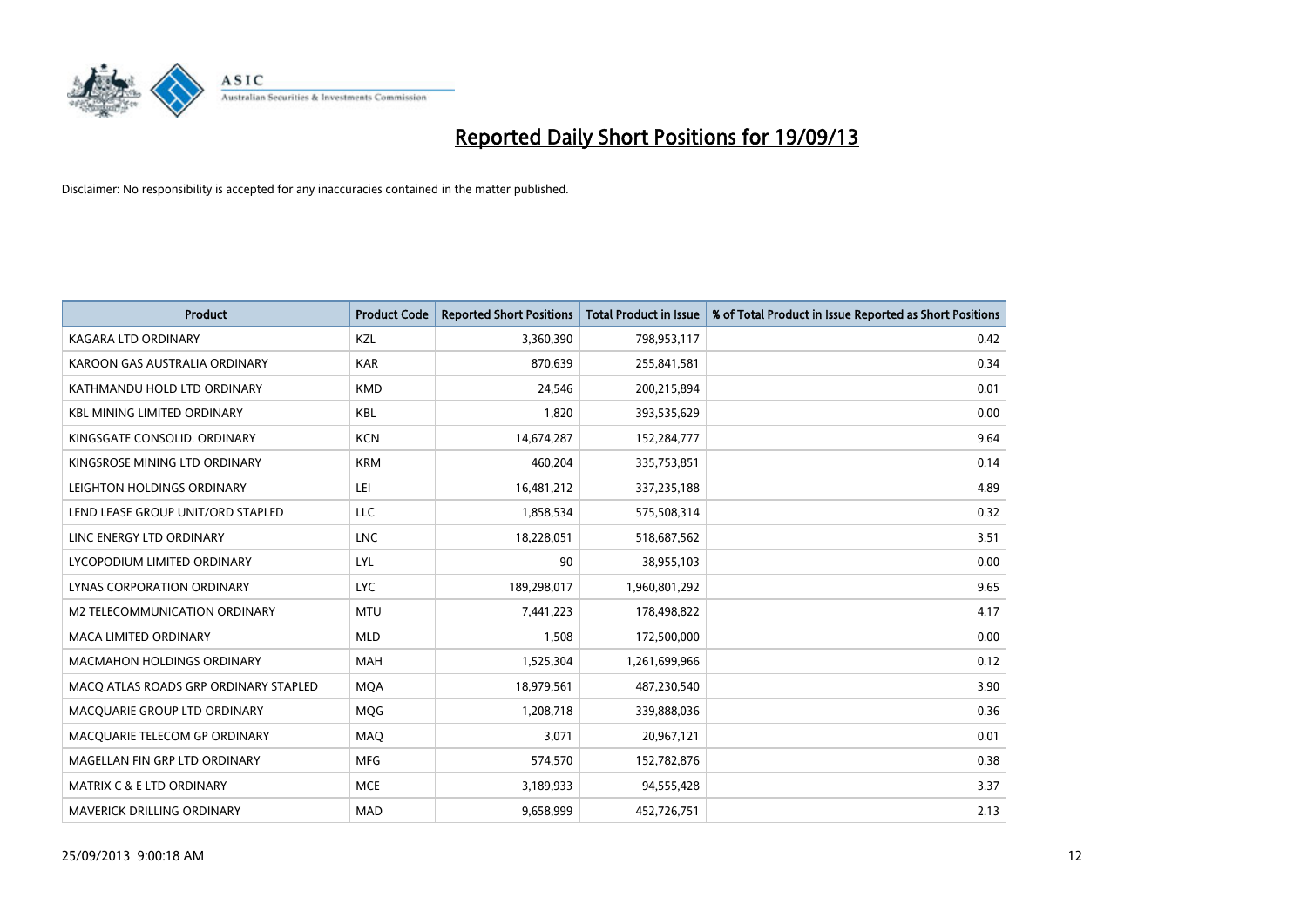

| <b>Product</b>                       | <b>Product Code</b> | <b>Reported Short Positions</b> | <b>Total Product in Issue</b> | % of Total Product in Issue Reported as Short Positions |
|--------------------------------------|---------------------|---------------------------------|-------------------------------|---------------------------------------------------------|
| <b>MAXITRANS INDUSTRIES ORDINARY</b> | <b>MXI</b>          | 37,195                          | 183,993,392                   | 0.02                                                    |
| MAYNE PHARMA LTD ORDINARY            | <b>MYX</b>          | 109                             | 563,459,968                   | 0.00                                                    |
| MCMILLAN SHAKESPEARE ORDINARY        | <b>MMS</b>          | 1,970,474                       | 74,523,965                    | 2.64                                                    |
| MEDUSA MINING LTD ORDINARY           | <b>MML</b>          | 3,166,084                       | 188,903,911                   | 1.68                                                    |
| MEO AUSTRALIA LTD ORDINARY           | <b>MEO</b>          | 10,845                          | 627,264,587                   | 0.00                                                    |
| MERMAID MARINE ORDINARY              | <b>MRM</b>          | 616,446                         | 230,918,607                   | 0.27                                                    |
| MESOBLAST LIMITED ORDINARY           | <b>MSB</b>          | 18,510,472                      | 317,350,901                   | 5.83                                                    |
| METALS X LIMITED ORDINARY            | <b>MLX</b>          | 77,960                          | 1,652,636,110                 | 0.00                                                    |
| METCASH LIMITED ORDINARY             | <b>MTS</b>          | 81,135,084                      | 880,704,786                   | 9.21                                                    |
| METMINCO LIMITED ORDINARY            | <b>MNC</b>          | 1,850,239                       | 1,749,543,023                 | 0.11                                                    |
| MICLYN EXP OFFSHR ORDINARY           | <b>MIO</b>          | 175,350                         | 281,538,972                   | 0.06                                                    |
| MIGHTY RIVER POWER ORDINARY          | <b>MYT</b>          | 4,019                           | 1,400,000,094                 | 0.00                                                    |
| MINCOR RESOURCES NL ORDINARY         | <b>MCR</b>          | 2,404,021                       | 188,208,274                   | 1.28                                                    |
| MINERAL DEPOSITS ORDINARY            | <b>MDL</b>          | 4,057,685                       | 83,538,786                    | 4.86                                                    |
| MINERAL RESOURCES, ORDINARY          | <b>MIN</b>          | 3,412,992                       | 185,987,992                   | 1.84                                                    |
| MIRABELA NICKEL LTD ORDINARY         | <b>MBN</b>          | 40,853,514                      | 876,801,147                   | 4.66                                                    |
| MIRVAC GROUP STAPLED SECURITIES      | <b>MGR</b>          | 5,840,850                       | 3,664,938,678                 | 0.16                                                    |
| MOLOPO ENERGY LTD ORDINARY           | <b>MPO</b>          | 833,563                         | 246,724,091                   | 0.34                                                    |
| MONADELPHOUS GROUP ORDINARY          | <b>MND</b>          | 11,589,002                      | 92,041,629                    | 12.59                                                   |
| MOUNT GIBSON IRON ORDINARY           | <b>MGX</b>          | 12,665,993                      | 1,090,584,232                 | 1.16                                                    |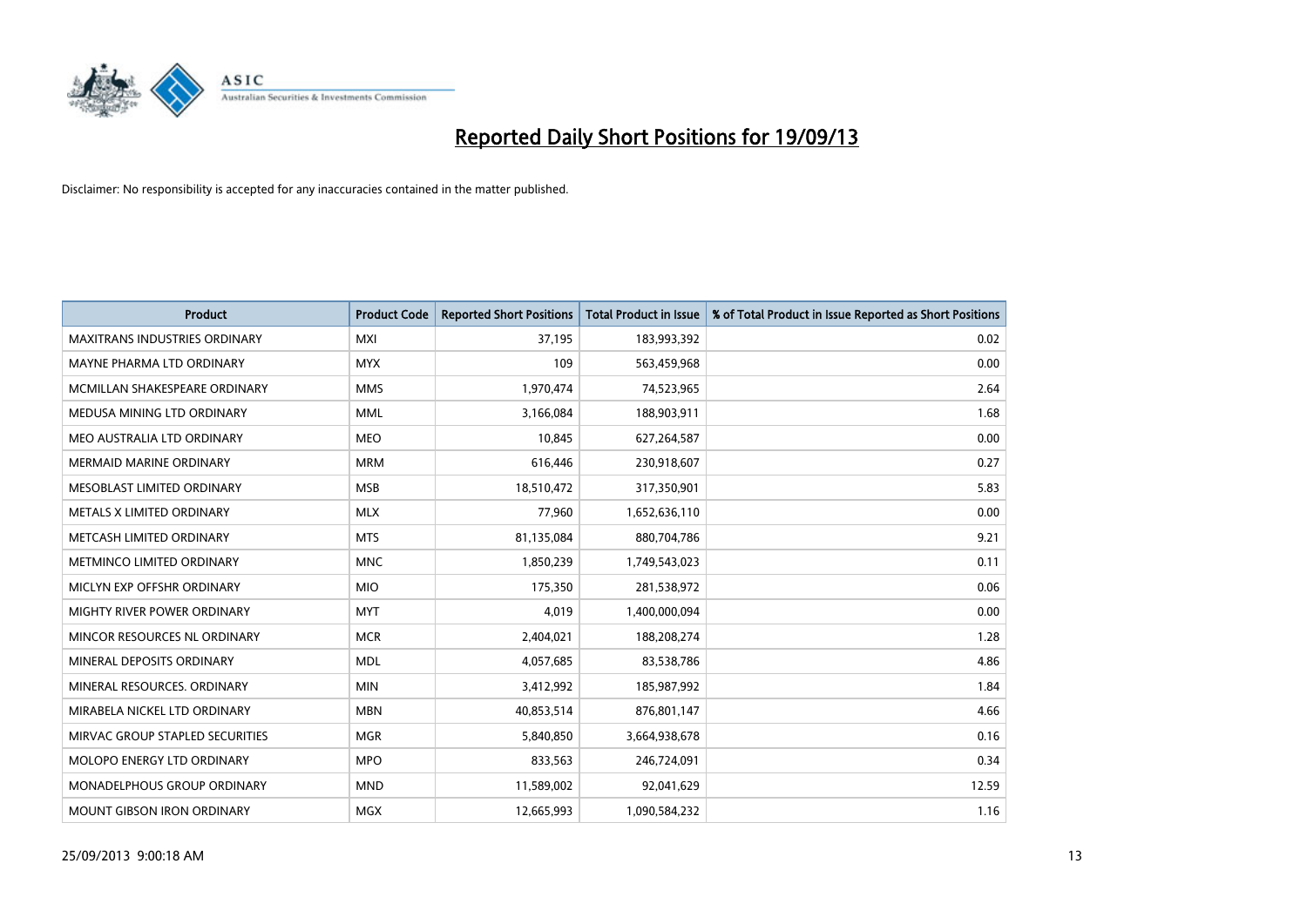

| <b>Product</b>                | <b>Product Code</b> | <b>Reported Short Positions</b> | <b>Total Product in Issue</b> | % of Total Product in Issue Reported as Short Positions |
|-------------------------------|---------------------|---------------------------------|-------------------------------|---------------------------------------------------------|
| MULTIPLEX SITES SITES         | <b>MXUPA</b>        | 1,270                           | 4,500,000                     | 0.03                                                    |
| MURCHISON METALS LTD ORDINARY | <b>MMX</b>          | 2,943,825                       | 450,497,346                   | 0.65                                                    |
| MYER HOLDINGS LTD ORDINARY    | <b>MYR</b>          | 82,381,264                      | 583,894,551                   | 14.11                                                   |
| NATIONAL AUST. BANK ORDINARY  | <b>NAB</b>          | 6,122,396                       | 2,348,892,519                 | 0.26                                                    |
| NAVITAS LIMITED ORDINARY      | <b>NVT</b>          | 2,026,879                       | 375,367,918                   | 0.54                                                    |
| NEON ENERGY LIMITED ORDINARY  | <b>NEN</b>          | 1,177,332                       | 553,037,848                   | 0.21                                                    |
| NEW HOPE CORPORATION ORDINARY | <b>NHC</b>          | 1,223,823                       | 830,715,225                   | 0.15                                                    |
| NEW STANDARD ENERGY ORDINARY  | <b>NSE</b>          | 322,032                         | 305,331,847                   | 0.11                                                    |
| NEWCREST MINING ORDINARY      | <b>NCM</b>          | 3,848,459                       | 766,510,971                   | 0.50                                                    |
| NEWS CORP A NON-VOTING CDI    | <b>NWSLV</b>        | 2,787,328                       | 379,423,551                   | 0.73                                                    |
| NEWS CORP B VOTING CDI        | <b>NWS</b>          | 402,384                         | 199,630,239                   | 0.20                                                    |
| NEXTDC LIMITED ORDINARY       | <b>NXT</b>          | 5,328,745                       | 192,904,486                   | 2.76                                                    |
| NEXUS ENERGY LIMITED ORDINARY | <b>NXS</b>          | 2,544,494                       | 1,330,219,459                 | 0.19                                                    |
| NIB HOLDINGS LIMITED ORDINARY | <b>NHF</b>          | 4,449,603                       | 439,004,182                   | 1.01                                                    |
| NIDO PETROLEUM ORDINARY       | <b>NDO</b>          | 42,500                          | 2,046,650,968                 | 0.00                                                    |
| NOBLE MINERAL RES ORDINARY    | <b>NMG</b>          | 2,365,726                       | 666,397,952                   | 0.36                                                    |
| NORTHERN IRON LTD ORDINARY    | <b>NFE</b>          | 2,354,799                       | 484,405,314                   | 0.49                                                    |
| NORTHERN STAR ORDINARY        | <b>NST</b>          | 7,082,742                       | 424,279,762                   | 1.67                                                    |
| NOVOGEN LIMITED ORDINARY      | <b>NRT</b>          | 127,291                         | 144,208,463                   | 0.09                                                    |
| NRW HOLDINGS LIMITED ORDINARY | <b>NWH</b>          | 13,440,157                      | 278,888,011                   | 4.82                                                    |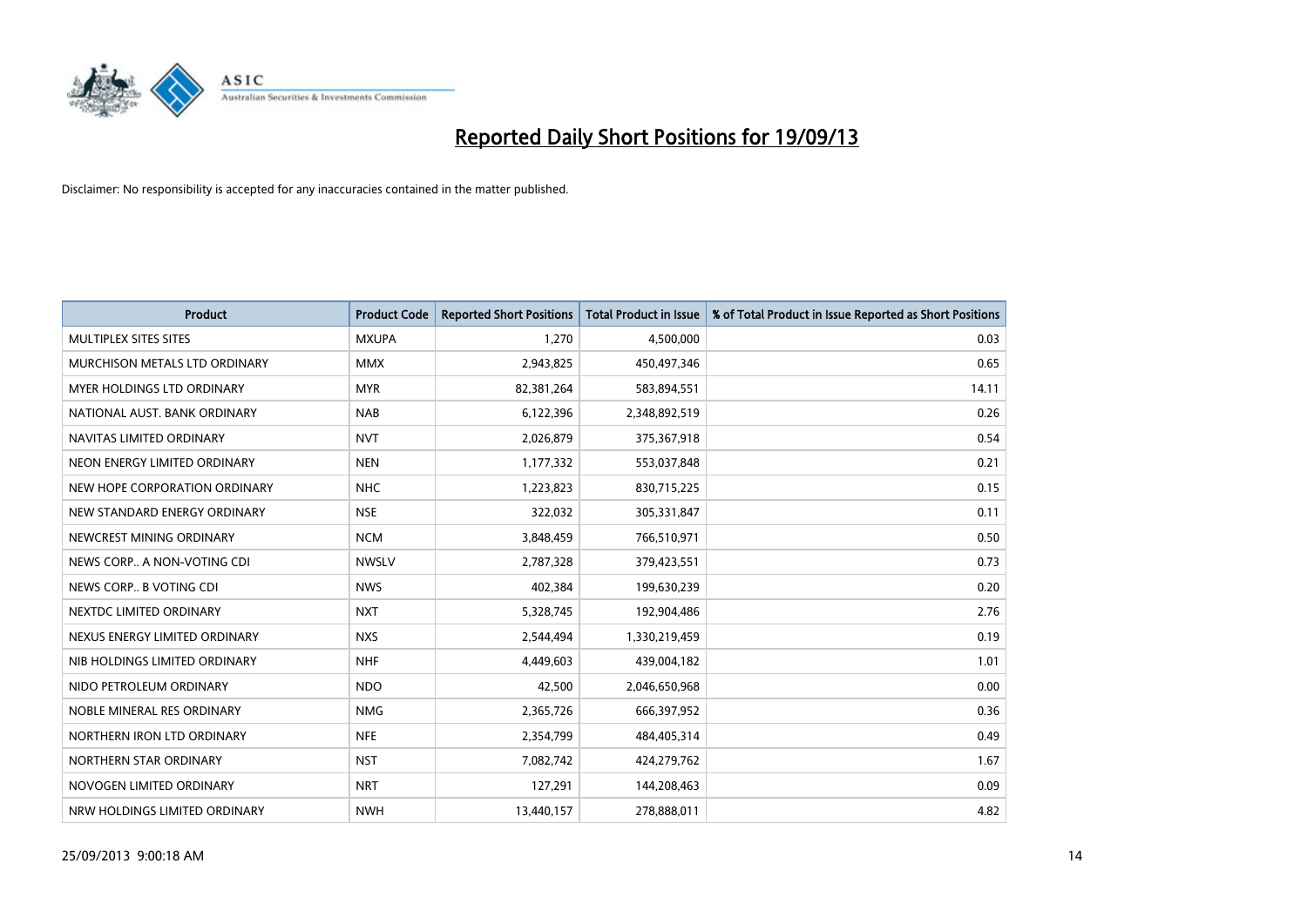

| <b>Product</b>                        | <b>Product Code</b> | <b>Reported Short Positions</b> | <b>Total Product in Issue</b> | % of Total Product in Issue Reported as Short Positions |
|---------------------------------------|---------------------|---------------------------------|-------------------------------|---------------------------------------------------------|
| NUCOAL RESOURCES LTD ORDINARY         | <b>NCR</b>          | 102,652                         | 768,612,354                   | 0.01                                                    |
| NUFARM LIMITED ORDINARY               | <b>NUF</b>          | 17,368,501                      | 262,954,040                   | 6.61                                                    |
| OCEANAGOLD CORP. CHESS DEPOSITARY INT | <b>OGC</b>          | 660,016                         | 293,587,920                   | 0.22                                                    |
| OIL SEARCH LTD ORDINARY               | <b>OSH</b>          | 6,979,347                       | 1,340,018,530                 | 0.52                                                    |
| OM HOLDINGS LIMITED ORDINARY          | <b>OMH</b>          | 2,777,573                       | 733,423,337                   | 0.38                                                    |
| ORICA LIMITED ORDINARY                | ORI                 | 11,741,970                      | 368,203,632                   | 3.19                                                    |
| ORIGIN ENERGY ORDINARY                | <b>ORG</b>          | 10,779,727                      | 1,098,072,141                 | 0.98                                                    |
| OROCOBRE LIMITED ORDINARY             | ORE                 | 254,999                         | 117,745,140                   | 0.22                                                    |
| OROTONGROUP LIMITED ORDINARY          | <b>ORL</b>          | 439,487                         | 40,880,902                    | 1.08                                                    |
| OZ MINERALS ORDINARY                  | <b>OZL</b>          | 9,647,638                       | 303,470,022                   | 3.18                                                    |
| PACIFIC BRANDS ORDINARY               | <b>PBG</b>          | 9,222,438                       | 912,915,695                   | 1.01                                                    |
| PALADIN ENERGY LTD ORDINARY           | <b>PDN</b>          | 55,244,795                      | 963,332,074                   | 5.73                                                    |
| PANAUST LIMITED ORDINARY              | <b>PNA</b>          | 3,170,343                       | 619,084,930                   | 0.51                                                    |
| PANORAMIC RESOURCES ORDINARY          | PAN                 | 267,686                         | 260,676,416                   | 0.10                                                    |
| PANTERRA GOLD LTD ORDINARY            | PGI                 | $\mathbf{1}$                    | 761,580,455                   | 0.00                                                    |
| PAPERLINX LIMITED ORDINARY            | <b>PPX</b>          | 48,101                          | 609,280,761                   | 0.01                                                    |
| PAPILLON RES LTD ORDINARY             | PIR                 | 5,867,610                       | 337,944,210                   | 1.74                                                    |
| PATTIES FOODS LTD ORDINARY            | PFL                 | 506                             | 139,065,639                   | 0.00                                                    |
| PEET LIMITED ORDINARY                 | <b>PPC</b>          | 332,207                         | 431,986,887                   | 0.08                                                    |
| PERILYA LIMITED ORDINARY              | PEM                 | 877,997                         | 769,316,426                   | 0.11                                                    |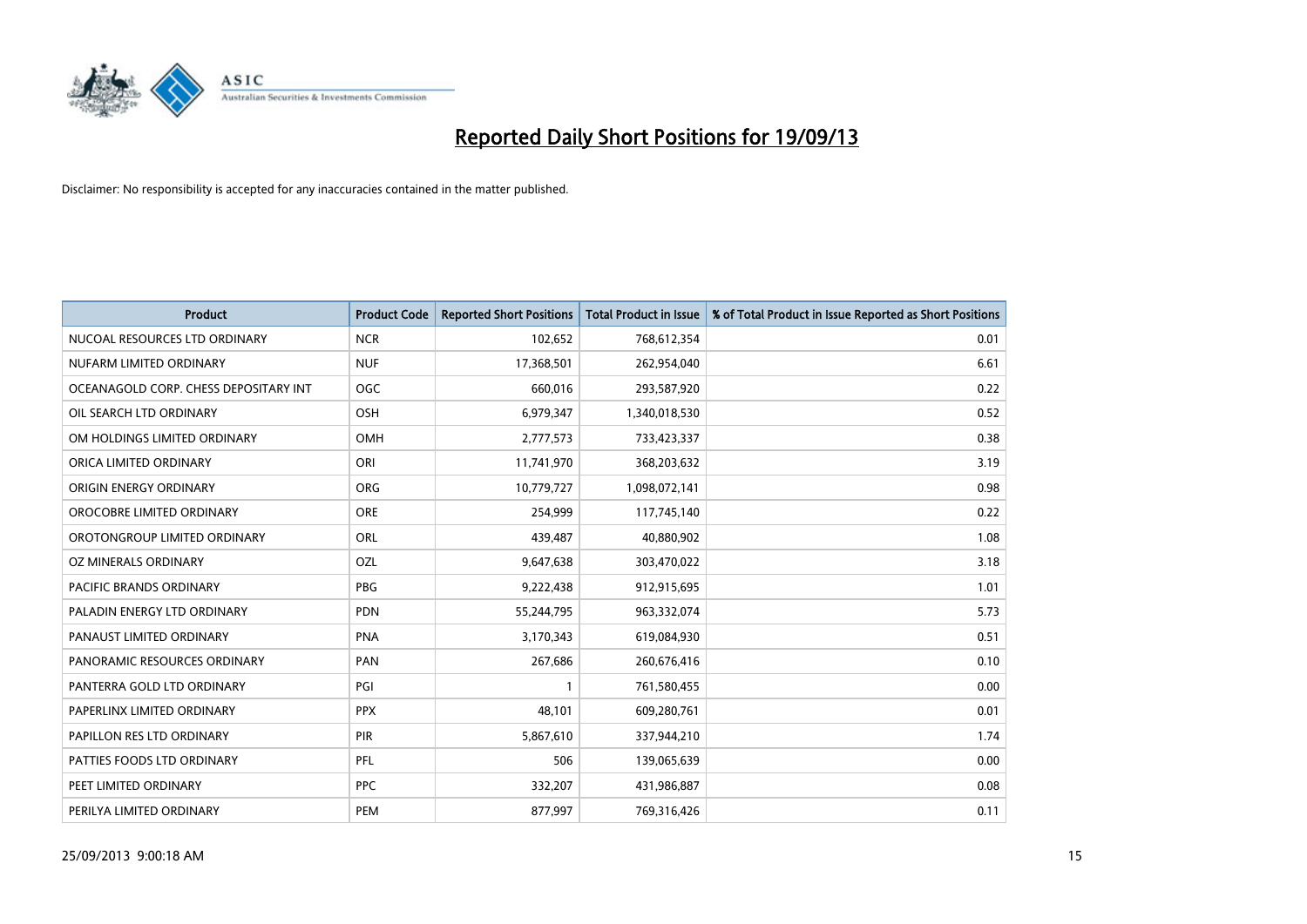

| <b>Product</b>                     | <b>Product Code</b> | <b>Reported Short Positions</b> | <b>Total Product in Issue</b> | % of Total Product in Issue Reported as Short Positions |
|------------------------------------|---------------------|---------------------------------|-------------------------------|---------------------------------------------------------|
| PERPETUAL LIMITED ORDINARY         | PPT                 | 2,160,164                       | 41,980,678                    | 5.15                                                    |
| PERSEUS MINING LTD ORDINARY        | PRU                 | 7,249,938                       | 457,962,088                   | 1.58                                                    |
| PHARMAXIS LTD ORDINARY             | <b>PXS</b>          | 6,870,254                       | 308,548,389                   | 2.23                                                    |
| PLATINUM ASSET ORDINARY            | <b>PTM</b>          | 3,807,706                       | 578,285,695                   | 0.66                                                    |
| PLATINUM AUSTRALIA ORDINARY        | <b>PLA</b>          | 836,127                         | 504,968,043                   | 0.17                                                    |
| PMI GOLD CORP CDI 1:1              | <b>PVM</b>          | 252,528                         | 157,986,653                   | 0.16                                                    |
| PMP LIMITED ORDINARY               | <b>PMP</b>          | 164,903                         | 323,781,124                   | 0.05                                                    |
| PRANA BIOTECHNOLOGY ORDINARY       | <b>PBT</b>          | 300,000                         | 407,406,001                   | 0.07                                                    |
| PREMIER INVESTMENTS ORDINARY       | <b>PMV</b>          | 1,181,716                       | 155,260,478                   | 0.76                                                    |
| PRIMA BIOMED LTD ORDINARY          | <b>PRR</b>          | 512,422                         | 1,228,709,341                 | 0.04                                                    |
| PRIMARY HEALTH CARE ORDINARY       | <b>PRY</b>          | 22,636,923                      | 503,921,941                   | 4.49                                                    |
| PRIME MEDIA GRP LTD ORDINARY       | <b>PRT</b>          | 44,259                          | 366,330,303                   | 0.01                                                    |
| PROGRAMMED ORDINARY                | <b>PRG</b>          | 163,326                         | 118,229,190                   | 0.14                                                    |
| <b>QANTAS AIRWAYS ORDINARY</b>     | QAN                 | 37,763,127                      | 2,241,745,788                 | 1.68                                                    |
| OBE INSURANCE GROUP ORDINARY       | <b>QBE</b>          | 17,251,689                      | 1,220,868,532                 | 1.41                                                    |
| ORXPHARMA LTD ORDINARY             | QRX                 | 174,492                         | 144,785,606                   | 0.12                                                    |
| <b>QUBE HOLDINGS LTD ORDINARY</b>  | QUB                 | 13,518,225                      | 928,965,547                   | 1.46                                                    |
| <b>OUICKSTEP HOLDINGS ORDINARY</b> | OHL                 | 190,000                         | 348,995,045                   | 0.05                                                    |
| RAMELIUS RESOURCES ORDINARY        | <b>RMS</b>          | 3,581,521                       | 362,974,409                   | 0.99                                                    |
| RAMSAY HEALTH CARE ORDINARY        | <b>RHC</b>          | 2,161,107                       | 202,081,252                   | 1.07                                                    |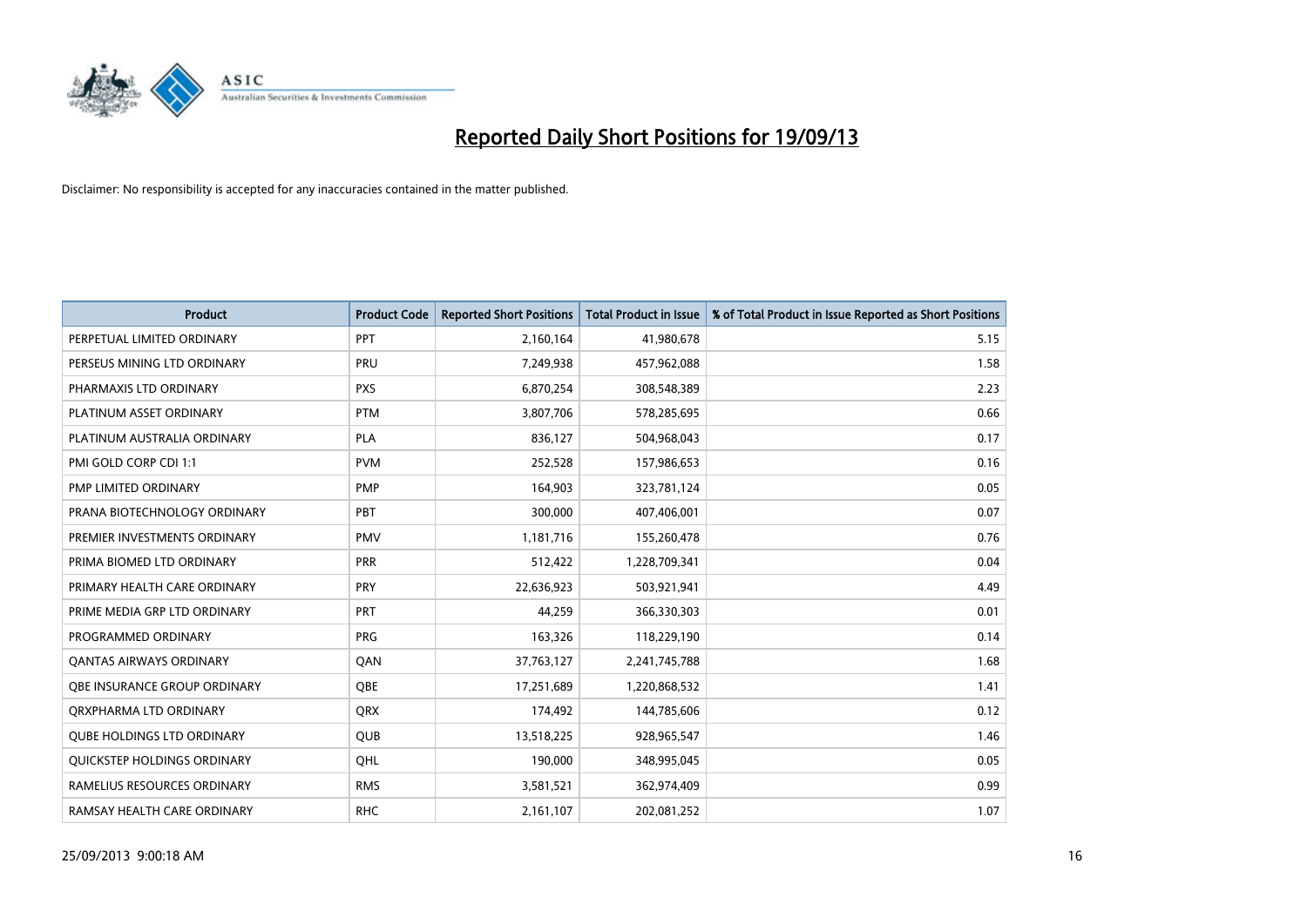

| Product                             | <b>Product Code</b> | <b>Reported Short Positions</b> | <b>Total Product in Issue</b> | % of Total Product in Issue Reported as Short Positions |
|-------------------------------------|---------------------|---------------------------------|-------------------------------|---------------------------------------------------------|
| RANGE RESOURCES LTD ORDINARY        | <b>RRS</b>          | 324,458                         | 3,014,803,085                 | 0.01                                                    |
| <b>RCR TOMLINSON ORDINARY</b>       | <b>RCR</b>          | 428,773                         | 135,451,265                   | 0.32                                                    |
| <b>REA GROUP ORDINARY</b>           | <b>REA</b>          | 792,982                         | 131,714,699                   | 0.60                                                    |
| <b>RED 5 LIMITED ORDINARY</b>       | <b>RED</b>          | 1,244,471                       | 155,788,008                   | 0.80                                                    |
| <b>RED FORK ENERGY ORDINARY</b>     | <b>RFE</b>          | 3,888,030                       | 499,551,719                   | 0.78                                                    |
| REDBANK ENERGY LTD ORDINARY         | <b>AEJ</b>          | 13                              | 786,287                       | 0.00                                                    |
| REECE AUSTRALIA LTD. ORDINARY       | <b>REH</b>          | 212                             | 99,600,000                    | 0.00                                                    |
| REED RESOURCES LTD ORDINARY         | <b>RDR</b>          | 1,015                           | 521,897,064                   | 0.00                                                    |
| <b>REGIS RESOURCES ORDINARY</b>     | <b>RRL</b>          | 5,436,812                       | 477,963,824                   | 1.14                                                    |
| RESMED INC CDI 10:1                 | <b>RMD</b>          | 12,715,293                      | 1,420,542,770                 | 0.90                                                    |
| RESOLUTE MINING ORDINARY            | <b>RSG</b>          | 11,541,177                      | 640,994,224                   | 1.80                                                    |
| RESOURCE EQUIP LTD ORDINARY         | <b>ROL</b>          | 673                             | 249,065,471                   | 0.00                                                    |
| <b>RESOURCE GENERATION ORDINARY</b> | <b>RES</b>          | 423,301                         | 332,234,604                   | 0.13                                                    |
| RETAIL FOOD GROUP ORDINARY          | <b>RFG</b>          | 3,064,338                       | 130,301,190                   | 2.35                                                    |
| REX MINERALS LIMITED ORDINARY       | <b>RXM</b>          | 2,949,822                       | 188,907,284                   | 1.56                                                    |
| RHG LIMITED ORDINARY                | <b>RHG</b>          | 1,085                           | 308,483,177                   | 0.00                                                    |
| RIALTO ENERGY ORDINARY              | <b>RIA</b>          | 41                              | 1,155,765,100                 | 0.00                                                    |
| RIDLEY CORPORATION ORDINARY         | <b>RIC</b>          | 408,254                         | 307,817,071                   | 0.13                                                    |
| RIO TINTO LIMITED ORDINARY          | <b>RIO</b>          | 5,979,916                       | 435,758,720                   | 1.37                                                    |
| ROBUST RESOURCES ORDINARY           | <b>ROL</b>          | 244                             | 102,830,646                   | 0.00                                                    |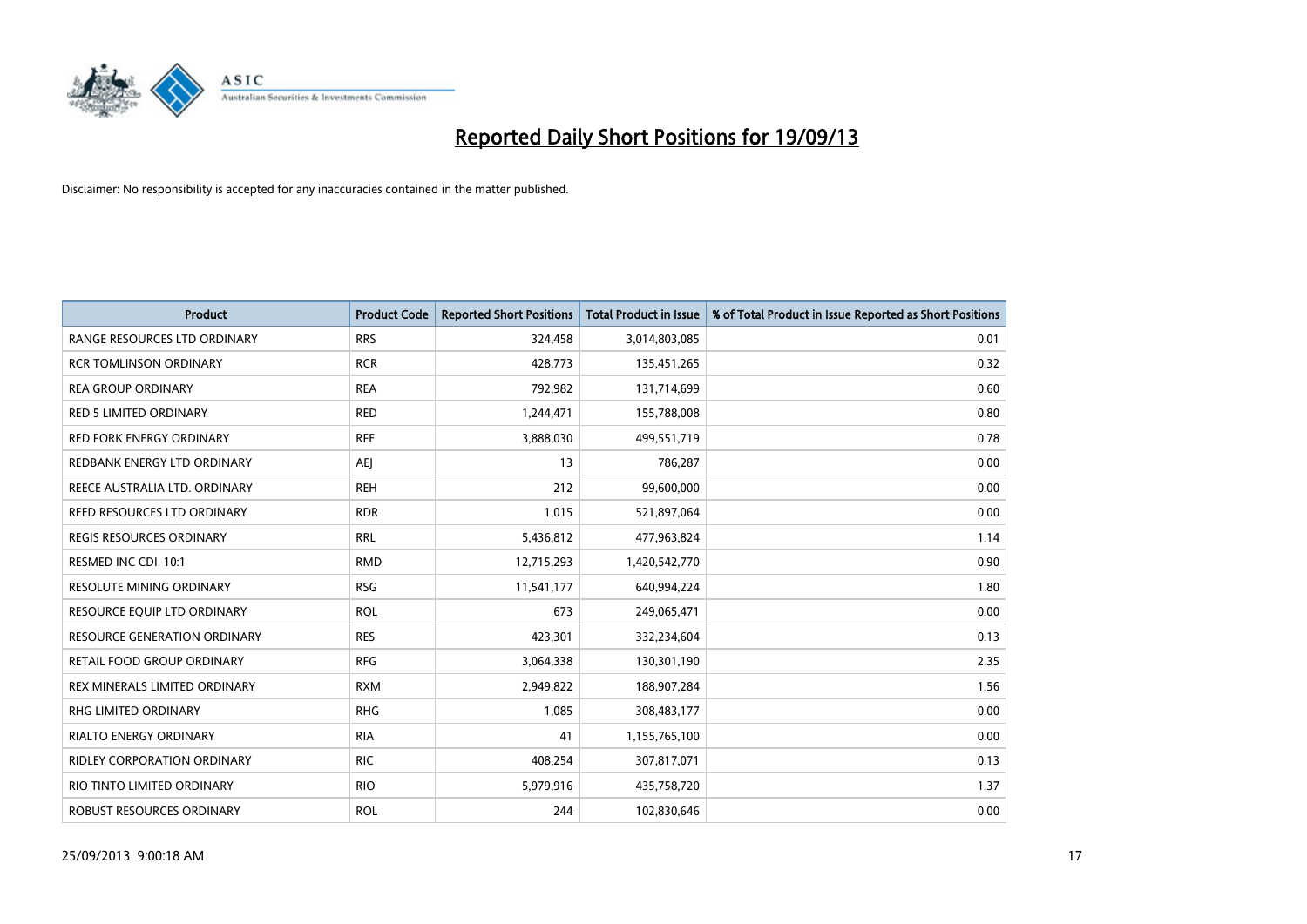

| <b>Product</b>                        | <b>Product Code</b> | <b>Reported Short Positions</b> | <b>Total Product in Issue</b> | % of Total Product in Issue Reported as Short Positions |
|---------------------------------------|---------------------|---------------------------------|-------------------------------|---------------------------------------------------------|
| ROC OIL COMPANY ORDINARY              | <b>ROC</b>          | 1,346,743                       | 683,235,552                   | 0.20                                                    |
| SAI GLOBAL LIMITED ORDINARY           | SAI                 | 7,153,773                       | 209,694,571                   | 3.41                                                    |
| SALMAT LIMITED ORDINARY               | <b>SLM</b>          | 998                             | 159,812,799                   | 0.00                                                    |
| SAMSON OIL & GAS LTD ORDINARY         | SSN                 | 2,082,000                       | 2,547,617,329                 | 0.08                                                    |
| SANDFIRE RESOURCES ORDINARY           | <b>SFR</b>          | 3,890,385                       | 155,640,968                   | 2.50                                                    |
| SANTOS LTD ORDINARY                   | <b>STO</b>          | 6,581,844                       | 965,690,469                   | 0.68                                                    |
| SARACEN MINERAL ORDINARY              | SAR                 | 10,532,872                      | 595,263,186                   | 1.77                                                    |
| SCA PROPERTY GROUP STAPLED SECURITIES | SCP                 | 34,408,962                      | 642,417,140                   | 5.36                                                    |
| SEDGMAN LIMITED ORDINARY              | <b>SDM</b>          | 360,953                         | 220,368,310                   | 0.16                                                    |
| SEEK LIMITED ORDINARY                 | <b>SEK</b>          | 16,846,090                      | 338,957,302                   | 4.97                                                    |
| SELECT HARVESTS ORDINARY              | SHV                 | 23,568                          | 57,462,851                    | 0.04                                                    |
| SENEX ENERGY LIMITED ORDINARY         | <b>SXY</b>          | 5,961,507                       | 1,142,010,350                 | 0.52                                                    |
| SERVICE STREAM ORDINARY               | <b>SSM</b>          | 100                             | 283,418,867                   | 0.00                                                    |
| SEVEN GROUP HOLDINGS ORDINARY         | <b>SVW</b>          | 4,893,345                       | 308,160,281                   | 1.59                                                    |
| SEVEN WEST MEDIA LTD ORDINARY         | <b>SWM</b>          | 2,958,101                       | 999,160,872                   | 0.30                                                    |
| SIGMA PHARMACEUTICAL ORDINARY         | <b>SIP</b>          | 3,112,043                       | 1,126,618,419                 | 0.28                                                    |
| SILEX SYSTEMS ORDINARY                | <b>SLX</b>          | 2,252,621                       | 170,249,150                   | 1.32                                                    |
| SILVER CHEF LIMITED ORDINARY          | SIV                 | 30,000                          | 28,819,977                    | 0.10                                                    |
| SILVER LAKE RESOURCE ORDINARY         | <b>SLR</b>          | 7,184,911                       | 434,988,914                   | 1.65                                                    |
| SIMS METAL MGMT LTD ORDINARY          | SGM                 | 8,863,413                       | 204,335,628                   | 4.34                                                    |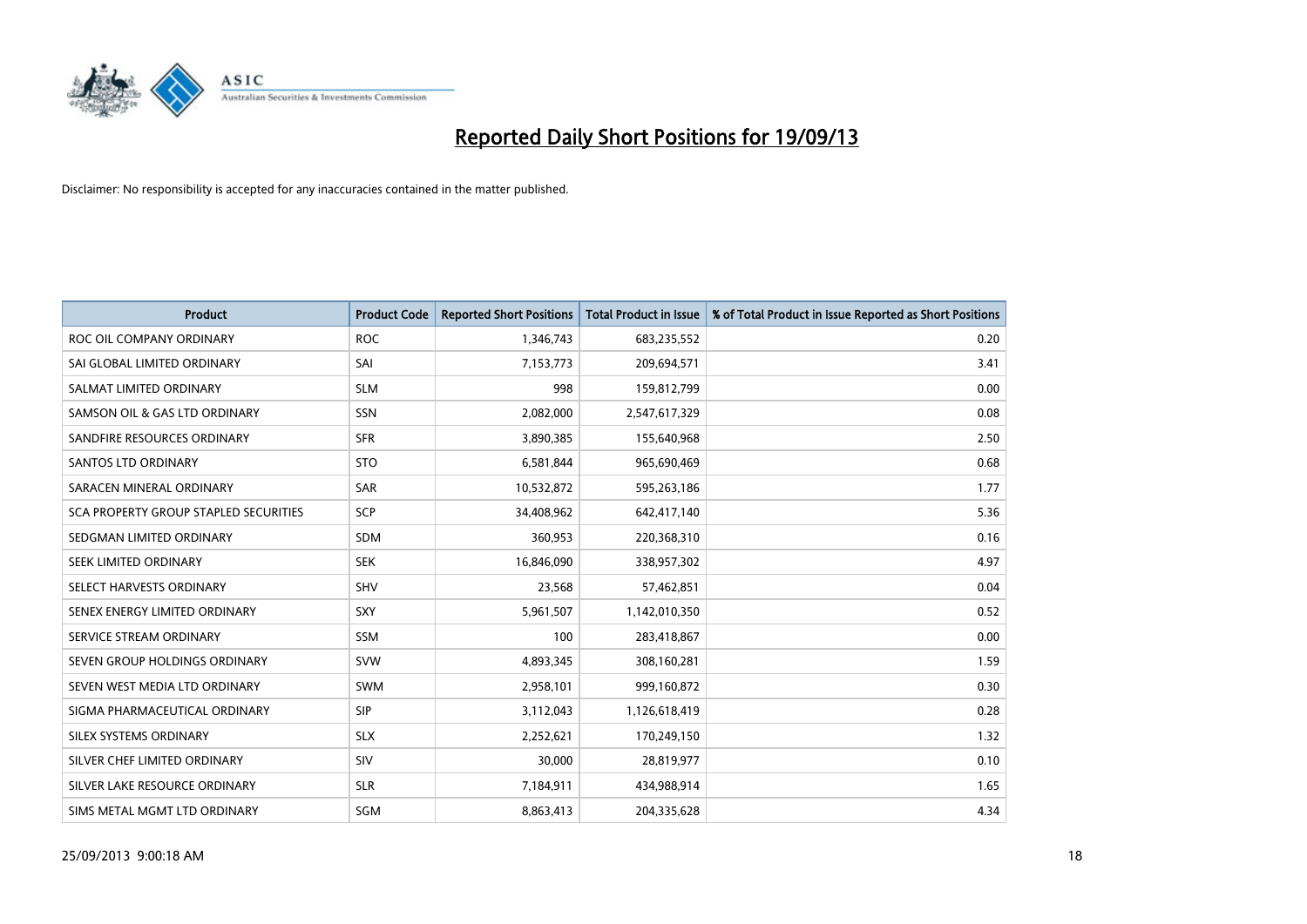

| <b>Product</b>                           | <b>Product Code</b> | <b>Reported Short Positions</b> | <b>Total Product in Issue</b> | % of Total Product in Issue Reported as Short Positions |
|------------------------------------------|---------------------|---------------------------------|-------------------------------|---------------------------------------------------------|
| SINGAPORE TELECOMM. CHESS DEPOSITARY INT | SGT                 | 808,460                         | 169,358,656                   | 0.48                                                    |
| SIRIUS RESOURCES NL ORDINARY             | <b>SIR</b>          | 4,134,817                       | 227,020,167                   | 1.82                                                    |
| SIRTEX MEDICAL ORDINARY                  | <b>SRX</b>          | 282,760                         | 56,079,887                    | 0.50                                                    |
| SKILLED GROUP LTD ORDINARY               | <b>SKE</b>          | 5,396,385                       | 233,533,526                   | 2.31                                                    |
| <b>SKY NETWORK ORDINARY</b>              | <b>SKT</b>          | 48,453                          | 389,139,785                   | 0.01                                                    |
| SKYCITY ENT GRP LTD ORDINARY             | <b>SKC</b>          | 121,507                         | 576,958,340                   | 0.02                                                    |
| <b>SLATER &amp; GORDON ORDINARY</b>      | SGH                 | 942                             | 196,809,265                   | 0.00                                                    |
| SMS MANAGEMENT. ORDINARY                 | <b>SMX</b>          | 1,784,009                       | 69,919,865                    | 2.55                                                    |
| SONIC HEALTHCARE ORDINARY                | SHL                 | 5,519,690                       | 400,152,056                   | 1.38                                                    |
| SOUL PATTINSON (W.H) ORDINARY            | SOL                 | 86,594                          | 239,395,320                   | 0.04                                                    |
| SP AUSNET STAPLED SECURITIES             | SPN                 | 33,994,262                      | 3,376,325,523                 | 1.01                                                    |
| SPARK INFRASTRUCTURE STAPLED NOTE & UNIT | SKI                 | 50,071,137                      | 1,326,734,264                 | 3.77                                                    |
| SPDR 200 FUND ETF UNITS                  | <b>STW</b>          | 96,990                          | 44,078,688                    | 0.22                                                    |
| SPECIALTY FASHION ORDINARY               | <b>SFH</b>          | 60,706                          | 192,236,121                   | 0.03                                                    |
| ST BARBARA LIMITED ORDINARY              | <b>SBM</b>          | 12,040,818                      | 488,074,077                   | 2.47                                                    |
| STARPHARMA HOLDINGS ORDINARY             | <b>SPL</b>          | 16,513,817                      | 283,964,948                   | 5.82                                                    |
| STEADFAST GROUP LTD ORDINARY             | <b>SDF</b>          | 267,425                         | 500,873,408                   | 0.05                                                    |
| STHN CROSS MEDIA ORDINARY                | SXL                 | 8,243,307                       | 705,099,800                   | 1.17                                                    |
| STOCKLAND UNITS/ORD STAPLED              | SGP                 | 16,191,781                      | 2,305,750,747                 | 0.70                                                    |
| STRAITS RES LTD. ORDINARY                | <b>SRQ</b>          | 31,522                          | 1,164,150,159                 | 0.00                                                    |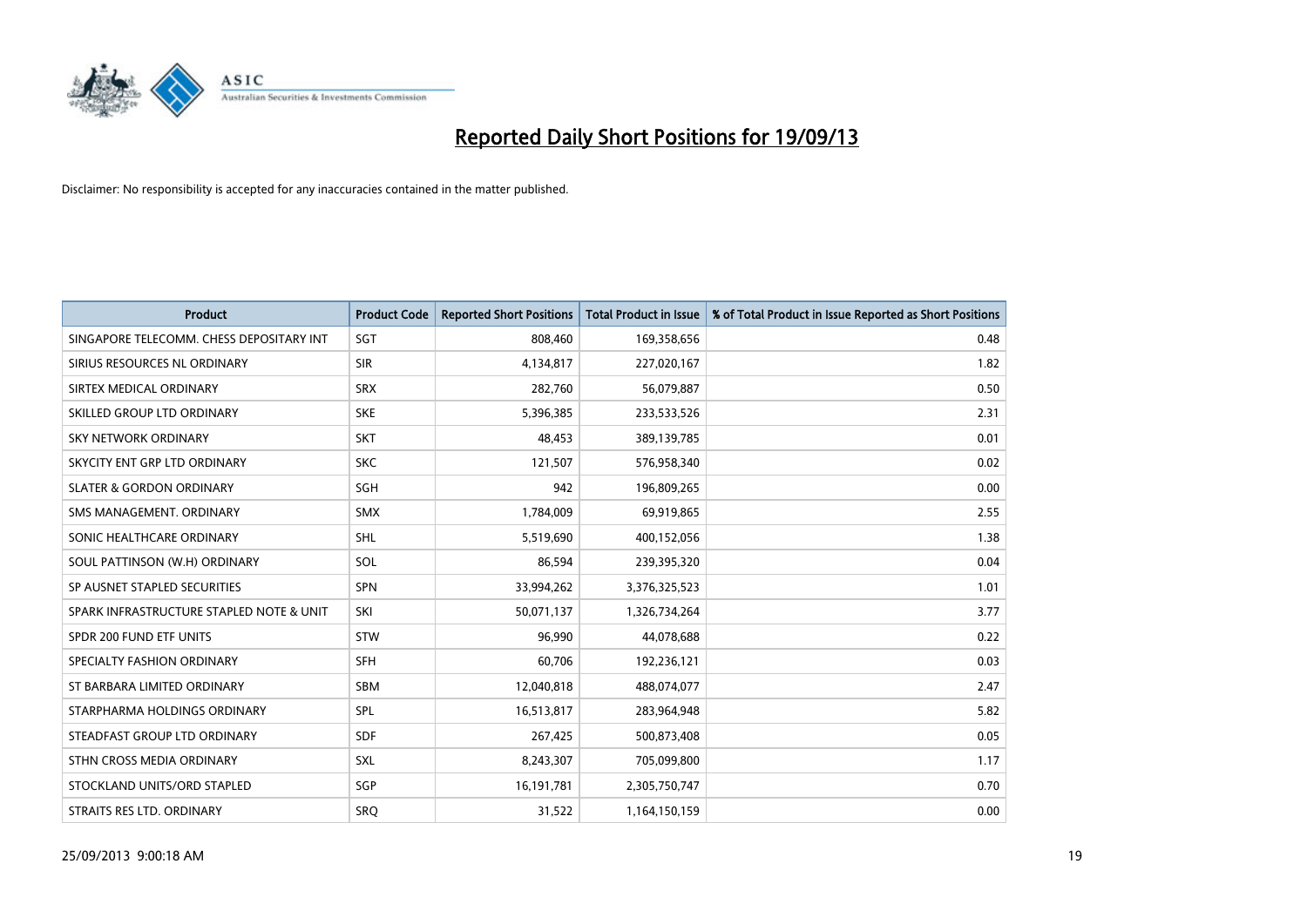

| <b>Product</b>                     | <b>Product Code</b> | <b>Reported Short Positions</b> | <b>Total Product in Issue</b> | % of Total Product in Issue Reported as Short Positions |
|------------------------------------|---------------------|---------------------------------|-------------------------------|---------------------------------------------------------|
| <b>STW COMMUNICATIONS ORDINARY</b> | SGN                 | 1,349,160                       | 403,828,512                   | 0.33                                                    |
| SUNCORP GROUP LTD ORDINARY         | <b>SUN</b>          | 4,785,194                       | 1,286,600,980                 | 0.37                                                    |
| SUNDANCE ENERGY ORDINARY           | <b>SEA</b>          | 148,256                         | 462,611,982                   | 0.03                                                    |
| SUNDANCE RESOURCES ORDINARY        | SDL                 | 46,890,263                      | 3,072,110,985                 | 1.53                                                    |
| SUNLAND GROUP LTD ORDINARY         | <b>SDG</b>          | 30,326                          | 181,710,087                   | 0.02                                                    |
| SUPER RET REP LTD ORDINARY         | SUL                 | 1,251,202                       | 196,731,620                   | 0.64                                                    |
| SYD AIRPORT STAPLED US PROHIBIT.   | <b>SYD</b>          | 19,413,351                      | 2,127,016,982                 | 0.91                                                    |
| SYRAH RESOURCES ORDINARY           | <b>SYR</b>          | 2,298,858                       | 147,867,623                   | 1.55                                                    |
| TABCORP HOLDINGS LTD ORDINARY      | <b>TAH</b>          | 23,015,254                      | 744,885,690                   | 3.09                                                    |
| TANAMI GOLD NL ORDINARY            | <b>TAM</b>          | 178,918                         | 587,548,523                   | 0.03                                                    |
| TAP OIL LIMITED ORDINARY           | <b>TAP</b>          | 8,282                           | 241,608,606                   | 0.00                                                    |
| TASSAL GROUP LIMITED ORDINARY      | <b>TGR</b>          | 40,100                          | 146,507,029                   | 0.03                                                    |
| <b>TATTS GROUP LTD ORDINARY</b>    | <b>TTS</b>          | 11,574,028                      | 1,402,714,027                 | 0.83                                                    |
| <b>TECHNOLOGY ONE ORDINARY</b>     | <b>TNE</b>          | 50                              | 307,245,955                   | 0.00                                                    |
| TELECOM CORPORATION ORDINARY       | <b>TEL</b>          | 4,702,898                       | 1,817,238,564                 | 0.26                                                    |
| TELSTRA CORPORATION. ORDINARY      | <b>TLS</b>          | 21,526,109                      | 12,443,074,357                | 0.17                                                    |
| TEN NETWORK HOLDINGS ORDINARY      | <b>TEN</b>          | 135,021,876                     | 2,586,970,845                 | 5.22                                                    |
| TERANGA GOLD CORP CDI 1:1          | <b>TGZ</b>          | 838,983                         | 174,196,016                   | 0.48                                                    |
| THE REJECT SHOP ORDINARY           | <b>TRS</b>          | 1,767,060                       | 28,826,248                    | 6.13                                                    |
| THORN GROUP LIMITED ORDINARY       | <b>TGA</b>          | 59,552                          | 148,897,155                   | 0.04                                                    |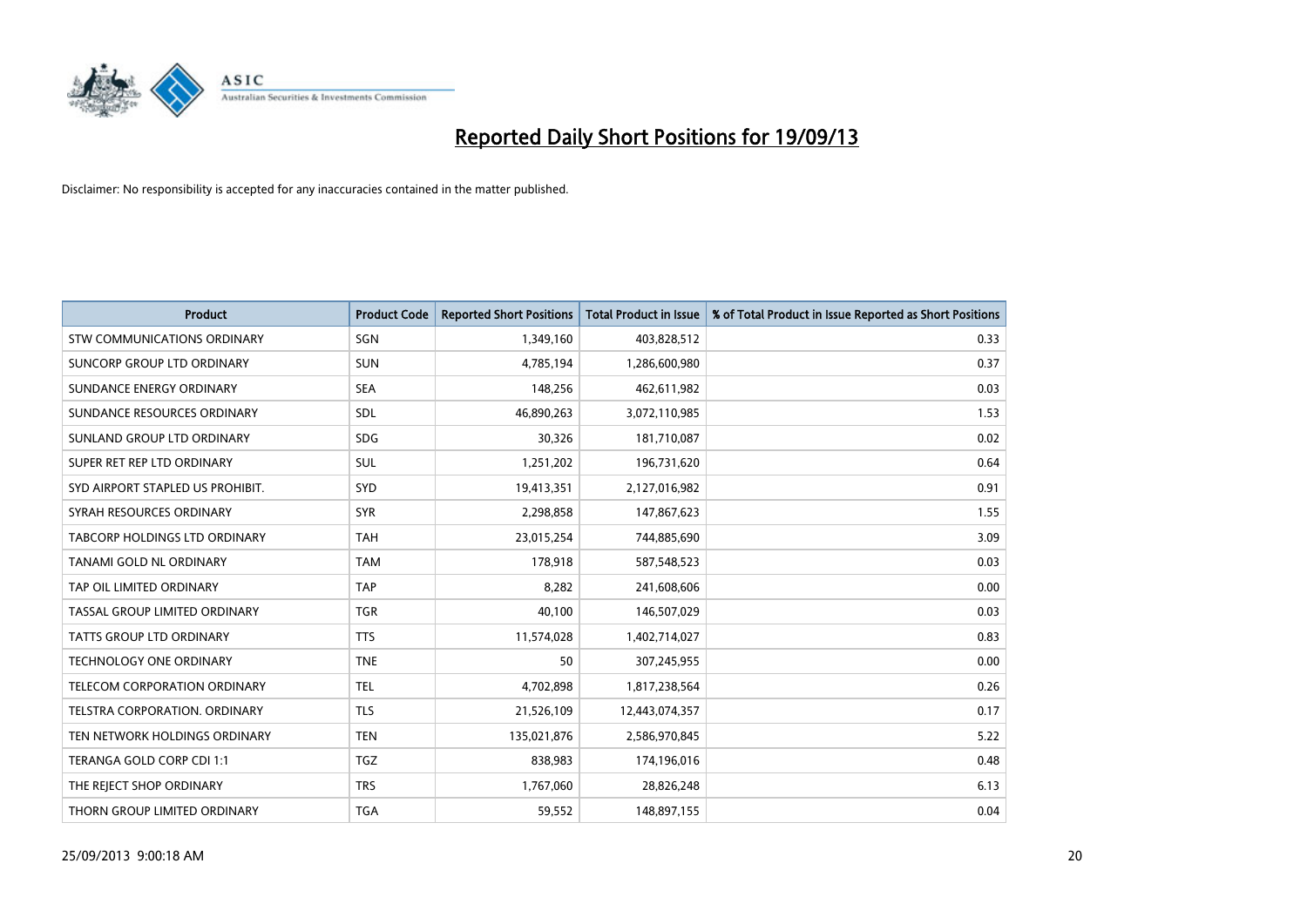

| <b>Product</b>                        | <b>Product Code</b> | <b>Reported Short Positions</b> | <b>Total Product in Issue</b> | % of Total Product in Issue Reported as Short Positions |
|---------------------------------------|---------------------|---------------------------------|-------------------------------|---------------------------------------------------------|
| <b>TIGER RESOURCES ORDINARY</b>       | <b>TGS</b>          | 2,066,734                       | 674,770,269                   | 0.31                                                    |
| TOLL HOLDINGS LTD ORDINARY            | <b>TOL</b>          | 28,282,236                      | 717,133,875                   | 3.94                                                    |
| TORO ENERGY LIMITED ORDINARY          | <b>TOE</b>          | 1                               | 1,041,936,676                 | 0.00                                                    |
| TOX FREE SOLUTIONS ORDINARY           | <b>TOX</b>          | 1,154,304                       | 132,519,859                   | 0.87                                                    |
| TPG TELECOM LIMITED ORDINARY          | <b>TPM</b>          | 1,748,463                       | 793,808,141                   | 0.22                                                    |
| <b>TRADE ME GROUP ORDINARY</b>        | <b>TME</b>          | 392,461                         | 396,017,568                   | 0.10                                                    |
| TRANSFIELD SERVICES ORDINARY          | <b>TSE</b>          | 54,973,675                      | 512,457,716                   | 10.73                                                   |
| TRANSPACIFIC INDUST. ORDINARY         | <b>TPI</b>          | 17,918,597                      | 1,578,563,490                 | 1.14                                                    |
| TRANSURBAN GROUP TRIPLE STAPLED SEC.  | <b>TCL</b>          | 4,725,896                       | 1,485,500,376                 | 0.32                                                    |
| <b>TREASURY GROUP ORDINARY</b>        | <b>TRG</b>          | 21,930                          | 23,070,755                    | 0.10                                                    |
| TREASURY WINE ESTATE ORDINARY         | <b>TWE</b>          | 18,851,787                      | 647,227,144                   | 2.91                                                    |
| TROY RESOURCES LTD ORDINARY           | <b>TRY</b>          | 150,350                         | 167,642,495                   | 0.09                                                    |
| TWENTY-FIRST FOX INC A NON-VOTING CDI | <b>FOXLV</b>        | 1,269,924                       | 1,616,729,103                 | 0.08                                                    |
| TWENTY-FIRST FOX INC B VOTING CDI     | <b>FOX</b>          | 309,954                         | 1,112,242,654                 | 0.03                                                    |
| UGL LIMITED ORDINARY                  | UGL                 | 20,184,854                      | 166,511,240                   | 12.12                                                   |
| UNILIFE CORPORATION CDI 6:1           | <b>UNS</b>          | 674                             | 273,802,884                   | 0.00                                                    |
| UXC LIMITED ORDINARY                  | <b>UXC</b>          | 186,581                         | 308,906,770                   | 0.06                                                    |
| VILLA WORLD LTD, ORDINARY             | <b>VLW</b>          | 202,941                         | 73,538,863                    | 0.28                                                    |
| VIRGIN AUS HLDG LTD ORDINARY          | <b>VAH</b>          | 160,319,851                     | 2,581,231,776                 | 6.21                                                    |
| VISION EYE INSTITUTE ORDINARY         | <b>VEI</b>          | 397,787                         | 160,284,112                   | 0.25                                                    |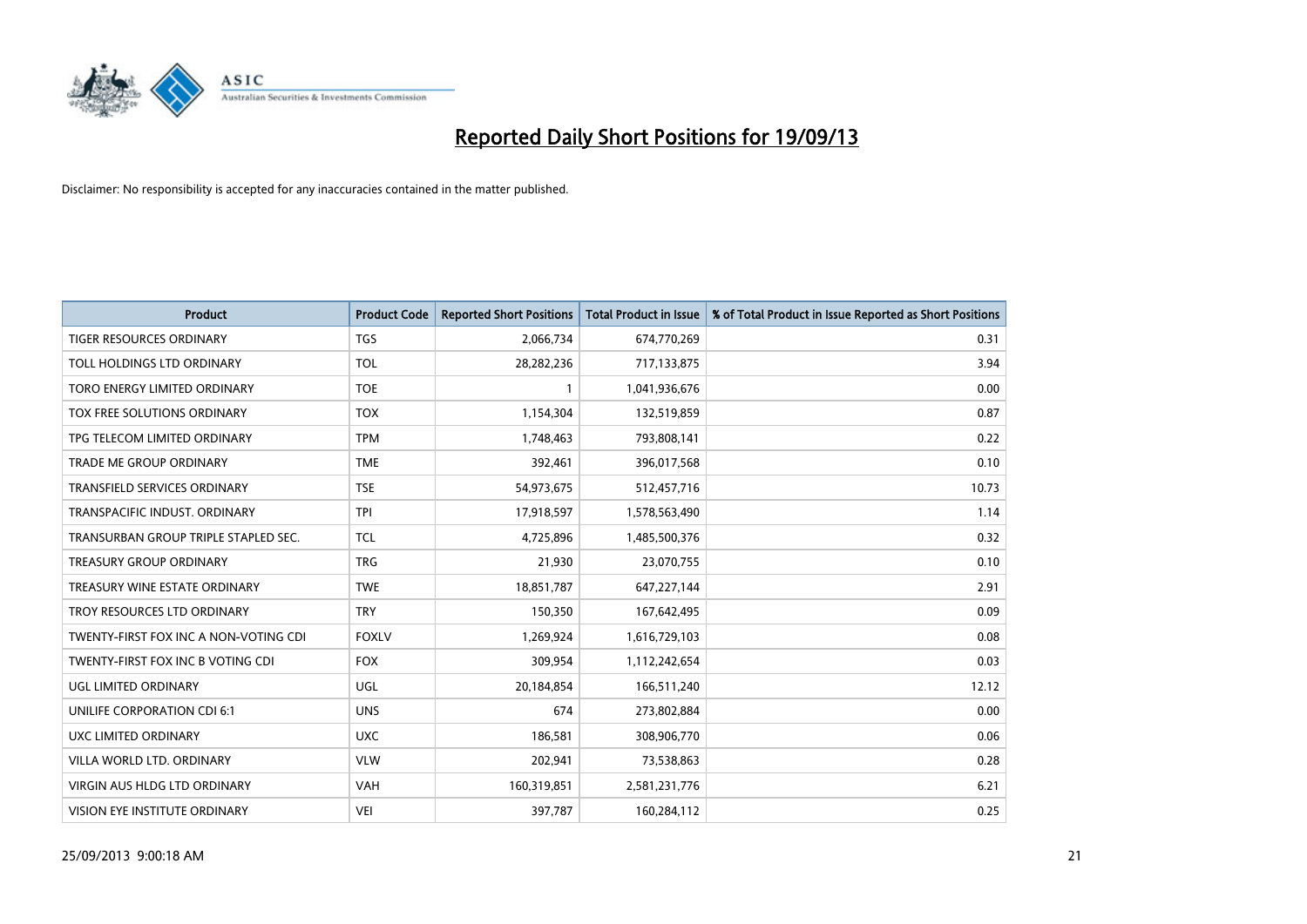

| <b>Product</b>                           | <b>Product Code</b> | <b>Reported Short Positions</b> | <b>Total Product in Issue</b> | % of Total Product in Issue Reported as Short Positions |
|------------------------------------------|---------------------|---------------------------------|-------------------------------|---------------------------------------------------------|
| <b>WATPAC LIMITED ORDINARY</b>           | <b>WTP</b>          | 3,111                           | 184,332,526                   | 0.00                                                    |
| <b>WDS LIMITED ORDINARY</b>              | <b>WDS</b>          | 7                               | 144,740,614                   | 0.00                                                    |
| WEBIET LIMITED ORDINARY                  | <b>WEB</b>          | 2,779,162                       | 79,397,959                    | 3.50                                                    |
| WESFARMERS LIMITED ORDINARY              | <b>WES</b>          | 29,614,407                      | 1,006,677,196                 | 2.94                                                    |
| WESFARMERS LIMITED PARTIALLY PROTECTED   | <b>WESN</b>         | 180,437                         | 150,516,402                   | 0.12                                                    |
| WESTERN AREAS LTD ORDINARY               | <b>WSA</b>          | 20,947,993                      | 196,843,803                   | 10.64                                                   |
| WESTERN DESERT RES. ORDINARY             | <b>WDR</b>          | 2,052,367                       | 392,768,317                   | 0.52                                                    |
| WESTFIELD GROUP ORD/UNIT STAPLED SEC     | <b>WDC</b>          | 8,884,395                       | 2,168,299,076                 | 0.41                                                    |
| <b>WESTFIELD RETAIL TST UNIT STAPLED</b> | <b>WRT</b>          | 13,037,279                      | 2,995,945,800                 | 0.44                                                    |
| <b>WESTPAC BANKING CORP ORDINARY</b>     | <b>WBC</b>          | 24,440,446                      | 3,103,729,084                 | 0.79                                                    |
| WHITE ENERGY COMPANY ORDINARY            | <b>WEC</b>          | 252,414                         | 322,974,494                   | 0.08                                                    |
| WHITEHAVEN COAL ORDINARY                 | <b>WHC</b>          | 77,648,530                      | 1,025,692,710                 | 7.57                                                    |
| WIDE BAY AUST LTD ORDINARY               | <b>WBB</b>          | 6,533                           | 36,238,600                    | 0.02                                                    |
| WINDIMURRA VANADIUM ORDINARY             | <b>WVL</b>          | 20,461                          | 19,284,366                    | 0.11                                                    |
| WOODSIDE PETROLEUM ORDINARY              | <b>WPL</b>          | 3,201,948                       | 823,910,657                   | 0.39                                                    |
| WOOLWORTHS LIMITED ORDINARY              | <b>WOW</b>          | 5,315,319                       | 1,251,040,017                 | 0.42                                                    |
| <b>WORLEYPARSONS LTD ORDINARY</b>        | <b>WOR</b>          | 3,252,765                       | 243,480,720                   | 1.34                                                    |
| WOTIF.COM HOLDINGS ORDINARY              | <b>WTF</b>          | 19,189,373                      | 211,736,244                   | 9.06                                                    |
| YANCOAL AUST LTD CVR SHARES              | YALN                | 5,589                           | 87,645,184                    | 0.01                                                    |
| YANCOAL AUST LTD ORDINARY                | YAL                 | 91,412                          | 994,216,659                   | 0.01                                                    |